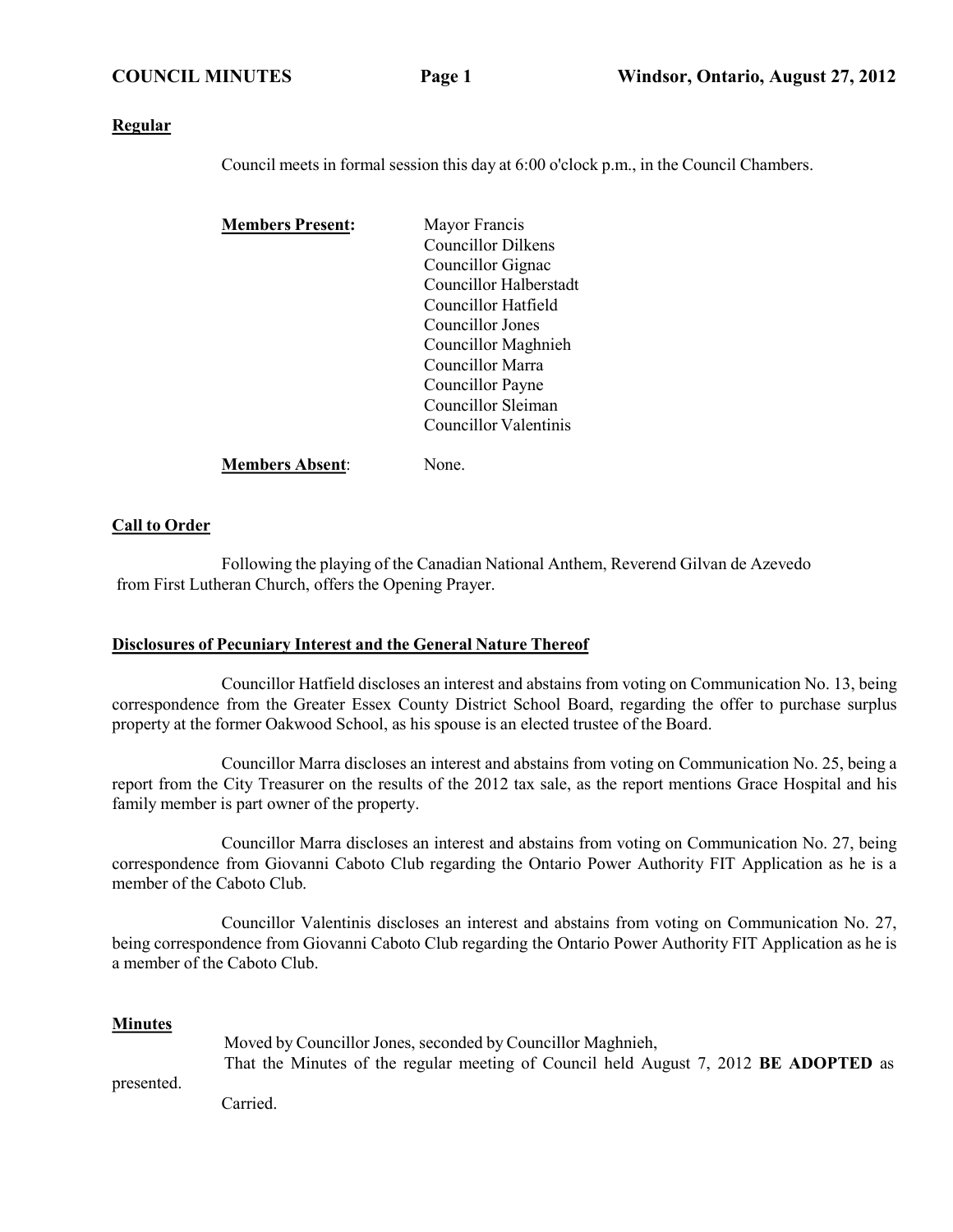## **Notice of Proclamations**

United Way Month – September, 2012. City of Windsor Ovarian Cancer Awareness Month - September, 2012.

## **Committee of the Whole**

Moved by Councillor Marra, seconded by Councillor Payne,

That Council do now rise and move into Committee of the Whole with the Mayor presiding for the purpose of dealing with:

- (a) communication items;
- (b) consent agenda;
- (c) hearing requests for deferrals or referrals of any items of business;
- (d) hearing presentations and delegations;
- (e) consideration of business items;
- (f) consideration of Committee reports:
	- (i) Report of Special In-Camera Meeting or other Committee as may be held prior to Council (if scheduled); and
	- (ii) Minutes of the Family Aquatic Centre Steering Committee of its meeting held July 19, 2012

(g) consideration of by-laws 117-2012 through 127-2012 Carried.

## **Communications**

Moved by Councillor Sleiman, seconded by Councillor Valentinis,

**M376–2012** That the following Communication Items 1 to 12 inclusive, and 14 to 23, and 25 and 28 as set forth in the Council Agenda **BE REFERRED** as noted; Communication 13, 24, 26 and 27 are dealt with as follows:

## **Communication No. 13:**

Moved by Councillor Halberstadt, seconded by Councillor Dilkens, **M377–2012** That the memo of the Chief Administrative Officer dated August 27, 2012 entitled "Disposition of Oakwood School" **BE RECEIVED** for information; and

That Administration **BE DIRECTED** to respond to the letter dated June 4, 2012 from the Greater Essex County District School Board regarding Oakwood Public School located at 2520 Cabana Road West, expressing an interest in the subject property.

Carried.

## **Communication No. 24:**

Moved by Councillor Halberstadt, seconded by Councillor Dilkens,

**M378–2012** That the Transit Windsor Report by the Deputy Solicitor/Manager of Purchasing and Risk Management dated May 24, 2012 entitled "Purchasing By-Law" **BE REFEREED** to a future in camera meeting of Council.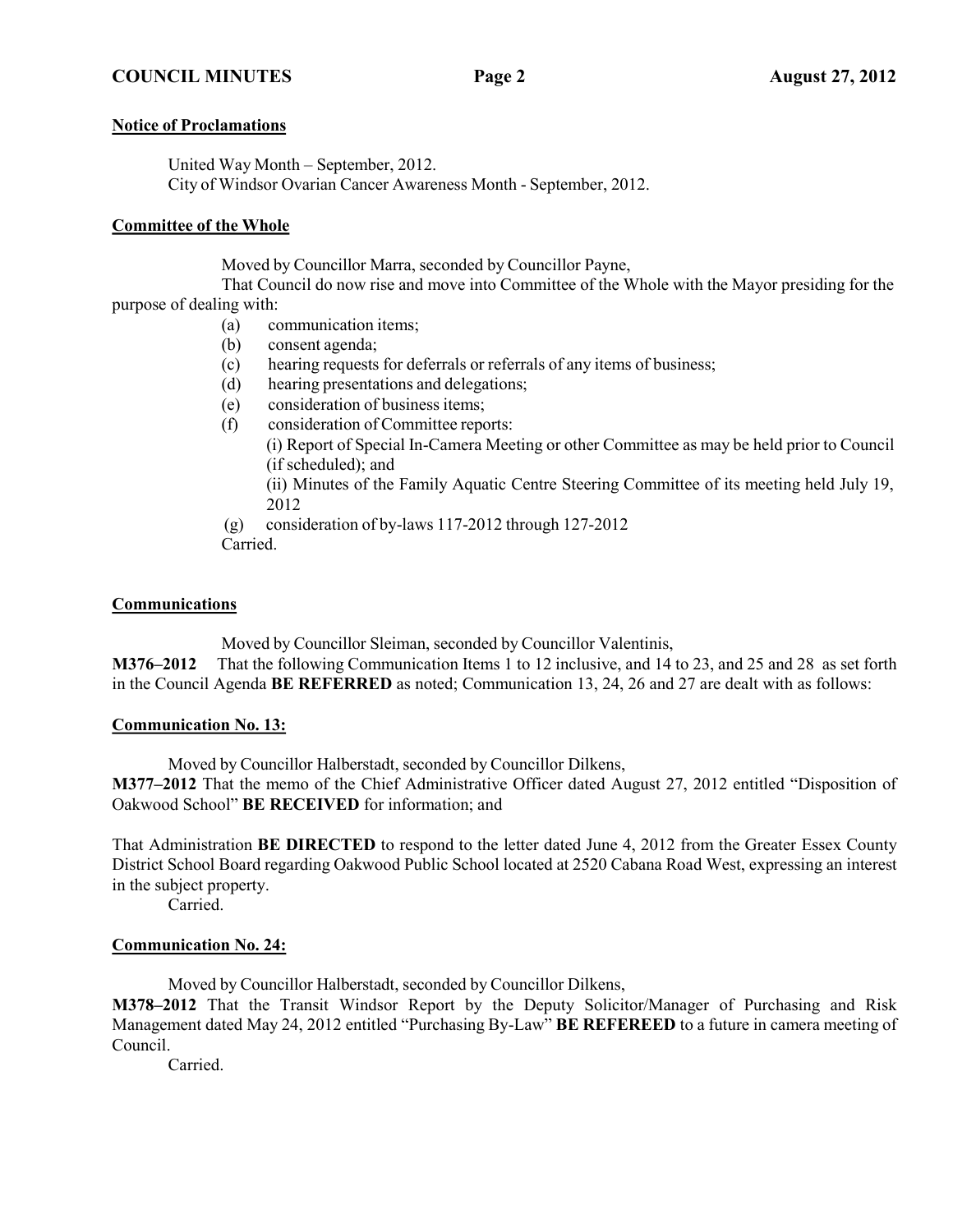**Communication No. 26:**

Moved by Councillor Hatfield, seconded by Councillor Jones,

**M379-2012 WHEREAS** the Windsor-Essex Community Housing Corporation (the "Applicant") proposes to construct and operate a rooftop Solar PV system (the "Project") on 5484-5488 Reginald Street √and 2455 Rivard Avenue√ (the "Lands") in Windsor under the Province's Feed-in-Tariff Program (FIT); and

**WHEREAS** the applicant has requested that the Council of the City of Windsor indicate by resolution Council's support for the construction and operation of the Project on the Property; and

**WHEREAS** pursuant to the rules governing the FIT Program (the "FIT Rules"), Applications whose Projects receive the formal support of Local Municipalities will be awarded Priority Points, which may result in the Applicant being offered a FIT Contract prior to other persons applying for FIT Contracts;

**THEREFORE BE IT RESOLVED** that the Council of the City of Windsor supports without reservation the construction and operation of the Project on the Lands. Carried.

### **Communication No. 27:**

Moved by Councillor Hatfield, seconded by Councillor Jones,

**M380-2012 WHEREAS** the Giovanni Caboto Club (the "Applicant") proposes to construct and operate a rooftop Solar PV system (the "Project") on 2175 Parent Avenue (the "Lands") in Windsor under the Province's Feed-in-Tariff Program (FIT); and

**WHEREAS** the applicant has requested that the Council of the City of Windsor indicate by resolution Council's support for the construction and operation of the Project on the Property; and

**WHEREAS** pursuant to the rules governing the FIT Program (the "FIT Rules"), Applications whose Projects receive the formal support of Local Municipalities will be awarded Priority Points, which may result in the Applicant being offered a FIT Contract prior to other persons applying for FIT Contracts;

**THEREFORE BE IT RESOLVED** that the Council of the City of Windsor supports without reservation the construction and operation of the Project on the Lands.

| Item                        | From                  | Description                                                             |
|-----------------------------|-----------------------|-------------------------------------------------------------------------|
|                             | Ministry of Community | Proposed Amendment to the Integrated Accessibility Standards            |
|                             | and Social Services   | Regulation under the Accessibility for Ontarians with Disabilities Act, |
|                             |                       | 2005 – Design of Public Spaces (Accessibility Standards for the Built   |
|                             |                       | Environment).                                                           |
|                             |                       | <b>Customer Service Coordinator</b>                                     |
|                             |                       | Diversity & Accessibility Officer                                       |
|                             |                       | Note & File                                                             |
|                             |                       | GPL/10190                                                               |
| $\mathcal{D}_{\mathcal{L}}$ | Ministry of the       | Environmental Compliance Approval for storm sewers to be constructed    |
|                             | Environment           | on the east side of County Road 22 in the Town of Essex.                |
|                             |                       | <b>City Engineer</b>                                                    |
|                             |                       | <b>City Solicitor</b>                                                   |
|                             |                       | Note & File                                                             |
|                             |                       | <b>SW2012</b>                                                           |
| 3                           | Association of        | Request to send AMO suggestions for the Province on how to improve      |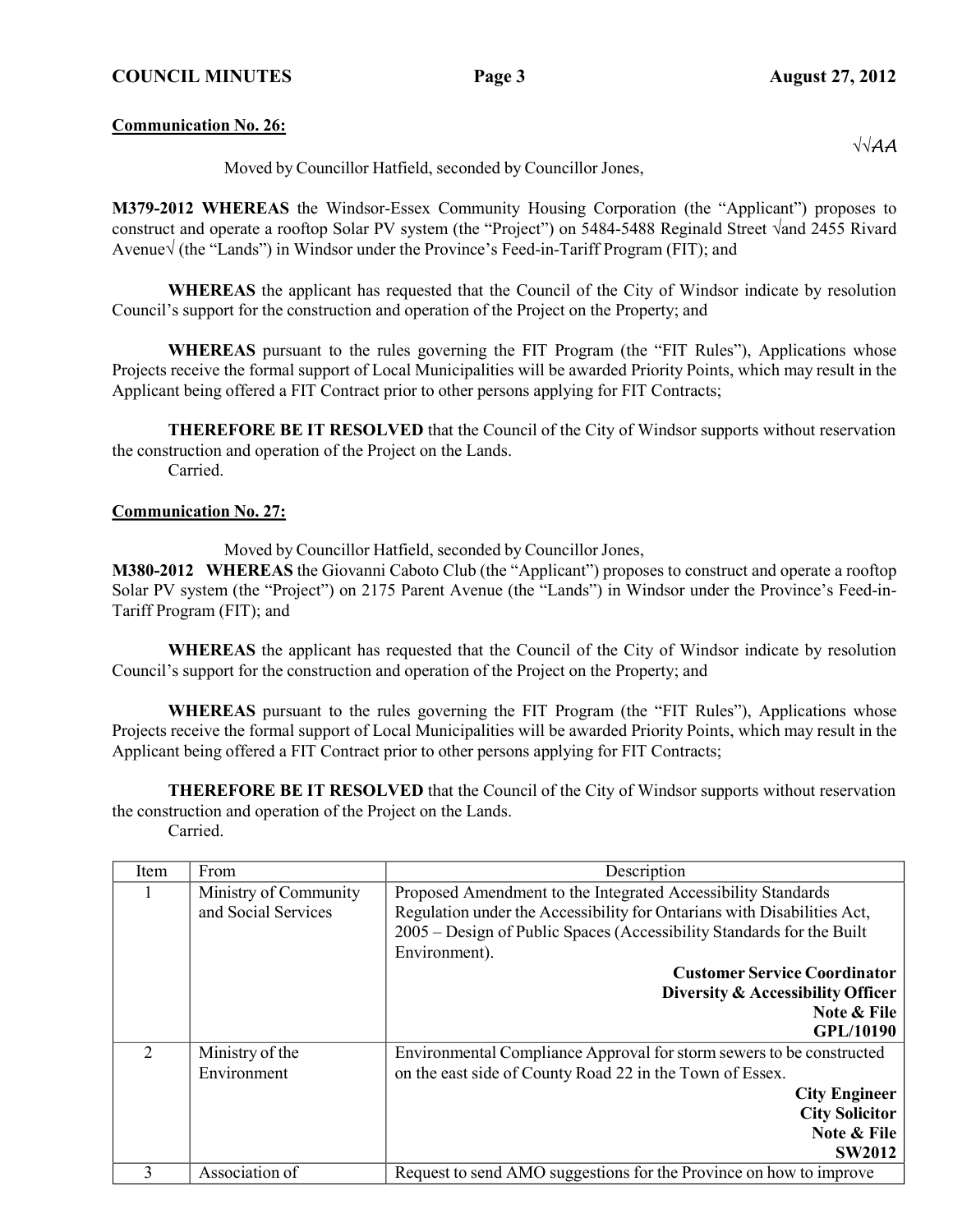|                | Municipalities of Ontario<br>(AMO)                         | service delivery.<br>Note & File                                                                                                                                                                                                          |
|----------------|------------------------------------------------------------|-------------------------------------------------------------------------------------------------------------------------------------------------------------------------------------------------------------------------------------------|
| $\overline{4}$ | Association of                                             | <b>MMA2012</b><br>Nine Finalists for the 2011 Community Conservation Awards (CCA)                                                                                                                                                         |
|                | Municipalities of Ontario<br>(AMO)                         | Announced.<br><b>City Financial Officer &amp; City Treasurer</b><br><b>City Engineer</b><br>Note & File<br><b>MMA2012</b>                                                                                                                 |
| 5              | Association of<br>Municipalities of Ontario<br>(AMO)       | AMO Submits Infrastructure Funding Priorities to Federal Government.<br><b>City Financial Officer &amp; City Treasurer</b><br><b>City Engineer</b><br>Note & File<br><b>MMA2012</b>                                                       |
| 6              | Association of<br>Municipalities of Ontario<br>(AMO)       | Ontario Launches First Phase of Municipal Infrastructure Strategy.<br><b>City Financial Officer &amp; City Treasurer</b><br><b>City Engineer</b><br>Note & File<br><b>MMA2012</b>                                                         |
| $\overline{7}$ | Association of<br>Municipalities of Ontario<br>(AMO)       | Economic Development Task Force Update.<br>Note & File<br><b>MMA2012</b>                                                                                                                                                                  |
| 8              | Association of<br>Municipalities of Ontario<br>(AMO)       | Policing Update.<br><b>Acting Chief of Police</b><br>Note & File<br><b>MMA2012</b>                                                                                                                                                        |
| 9              | Association of<br>Municipalities of Ontario<br>(AMO)       | Association of Municipalities of Ontario 2011 Annual Report.<br>Note & File<br><b>MMA2012</b>                                                                                                                                             |
| 10             | Municipal Employer<br>Pension Centre of Ontario<br>(MEPCO) | MEPCO's pension orientation/toolkit.<br><b>Executive Director, Human Resources</b><br>Note & File<br><b>MMA2012</b>                                                                                                                       |
| 11             | Municipal Employer<br>Pension Centre of Ontario<br>(MEPCO) | Update on OMERS: August 10, 2012. OMERS Sustainability for<br>Municipalities and Property Taxpayers.<br><b>City Financial Officer &amp; City Treasurer</b><br><b>Executive Director, Human Resources</b><br>Note & File<br><b>MMA2012</b> |
| 12             | <b>Ontario Good Roads</b><br>Association (OGRA)            | Minister of Infrastructure Rolls out Asset Management Funding Program.<br>Chief Financial Officer & City Treasurer<br><b>City Engineer</b><br>Note & File<br><b>GP2012</b>                                                                |
| 13             | Chief Administrative<br>Officer                            | Disposition of Oakwood School.<br><b>COUNCIL DIRECTION REQUESTED</b><br><b>APM2012</b>                                                                                                                                                    |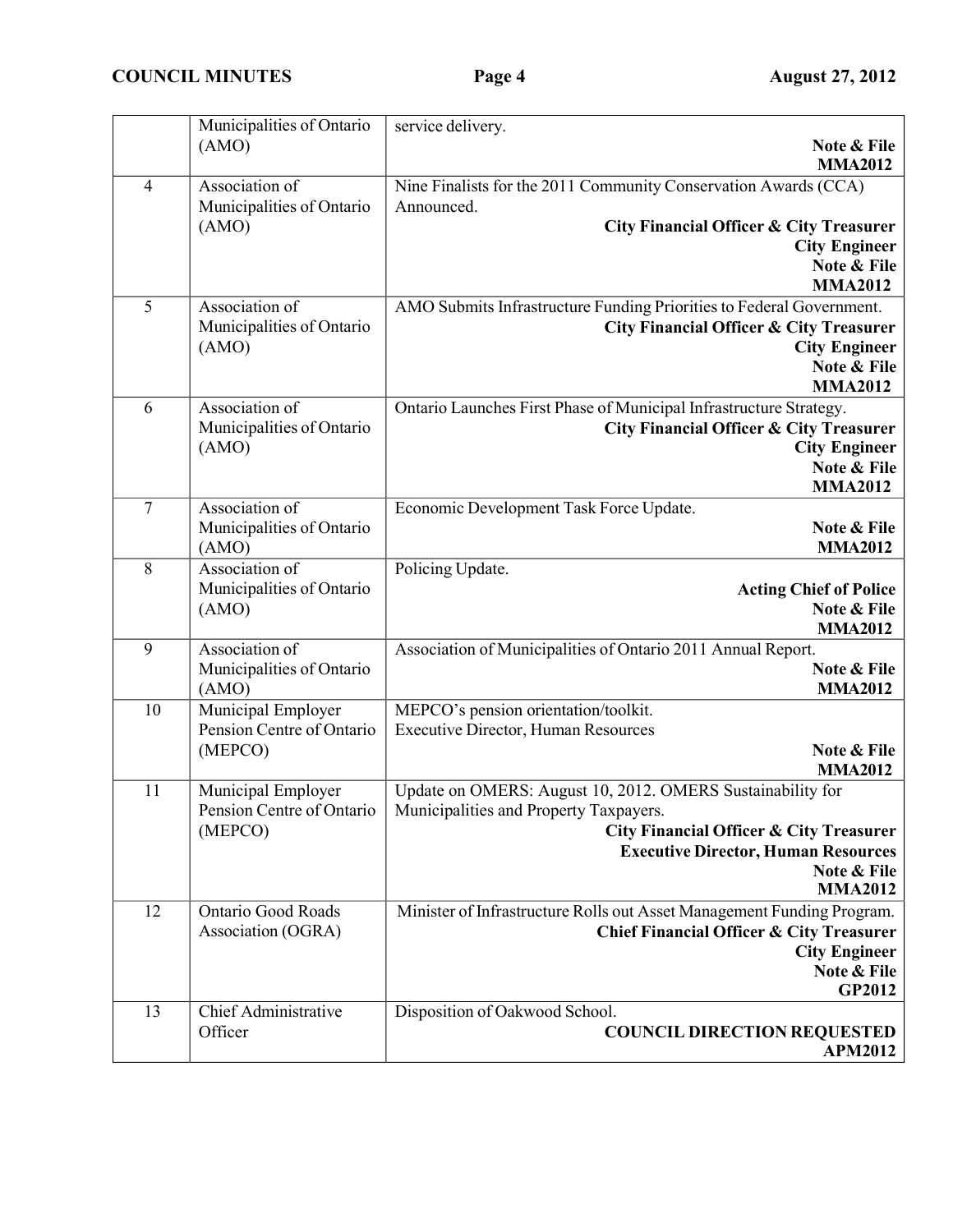| 14 | Secretary/Treasurer<br>Committee of Adjustment | Consent Authority Agenda Record Hearing held on Wednesday, August<br>22, 2012, Room 409, 400 City Hall Square East, Windsor. |
|----|------------------------------------------------|------------------------------------------------------------------------------------------------------------------------------|
|    |                                                | Note & File<br><b>ZC2012</b>                                                                                                 |
| 15 | Secretary/Treasurer                            | Consent Authority Agenda Record Hearing to be held on Wednesday,                                                             |
|    | Committee of Adjustment                        | September 5, 2012, Room 409, 400 City Hall Square East, Windsor.                                                             |
|    |                                                | Note & File                                                                                                                  |
|    |                                                | ZC2012                                                                                                                       |
| 16 | Windsor-Essex County                           | Food Security Resolution passed by the Windsor-Essex County Board of                                                         |
|    | Health Unit                                    | Health on May 17, 2012.                                                                                                      |
|    |                                                | <b>Community Development &amp; Health Commissioner</b>                                                                       |
|    |                                                | Note & File                                                                                                                  |
|    |                                                | <b>MH2012</b>                                                                                                                |
| 17 | Winrac Development Inc.                        | Notice of application to the Ontario Racing Commission (ORC) to locate                                                       |
|    |                                                | an Off Track Betting Teletheatre at Club Alouette, 2418 Central Avenue.                                                      |
|    |                                                | Note & File                                                                                                                  |
|    |                                                | <b>APR2012</b>                                                                                                               |
| 18 | Sport Alliance Ontario                         | Windsor/Amherstburg to Host the 2014 Ontario 55+ Summer Games.                                                               |
|    |                                                | Executive Director of Recreation & Culture                                                                                   |
|    |                                                | Note & File                                                                                                                  |
|    |                                                | SR/11258                                                                                                                     |
| 19 | <b>Cement Association of</b>                   | Invitation to meet with the President and CEO of the Cement Association                                                      |
|    | Canada                                         | of Canada on October 29, 2012 to discuss new products in the industry.                                                       |
|    |                                                | <b>City Engineer</b>                                                                                                         |
|    |                                                | Note & File                                                                                                                  |
|    |                                                | <b>APR2012</b>                                                                                                               |
| 20 | Mr. William Cheung                             | Request to financially support Lukas Cheung in participating in the 2012                                                     |
|    |                                                | World Youth Chess Championship Finals in Maribor, Slovenia in<br>November 2012.                                              |
|    |                                                | <b>Chief Financial Officer &amp; City Treasurer</b>                                                                          |
|    |                                                | <b>COUNCIL DIRECTION REQUESTED</b>                                                                                           |
|    |                                                | <b>APR2012</b>                                                                                                               |
| 21 | Mr. John Middleton                             | Request to have the CIP grant for the Windsor Star's digital sign to be                                                      |
|    |                                                | reconsidered.                                                                                                                |
|    |                                                | <b>COUNCIL DIRECTION REQUESTED</b>                                                                                           |
|    |                                                | SPL/10759                                                                                                                    |
| 22 | Chief Administrative                           | OLG Slots and Windsor Raceway Update.                                                                                        |
|    | Officer                                        | Note & File                                                                                                                  |
|    |                                                | MB/10895                                                                                                                     |
| 23 | Chief Administrative                           | Code of Ethics and Conflict of Interest Policy Disclosures.                                                                  |
|    | Officer                                        | Note & File                                                                                                                  |
|    |                                                | ACO/7690                                                                                                                     |
| 24 | <b>Transit Windsor</b>                         | Purchasing By-Law.                                                                                                           |
|    |                                                | Note & File                                                                                                                  |
|    |                                                | <b>MT2012</b>                                                                                                                |
|    |                                                | AB2012                                                                                                                       |
| 25 | City Treasurer                                 | Results of the August 21, 2012 Tax Sale                                                                                      |
|    |                                                | Note & File                                                                                                                  |
|    |                                                | SB/11510                                                                                                                     |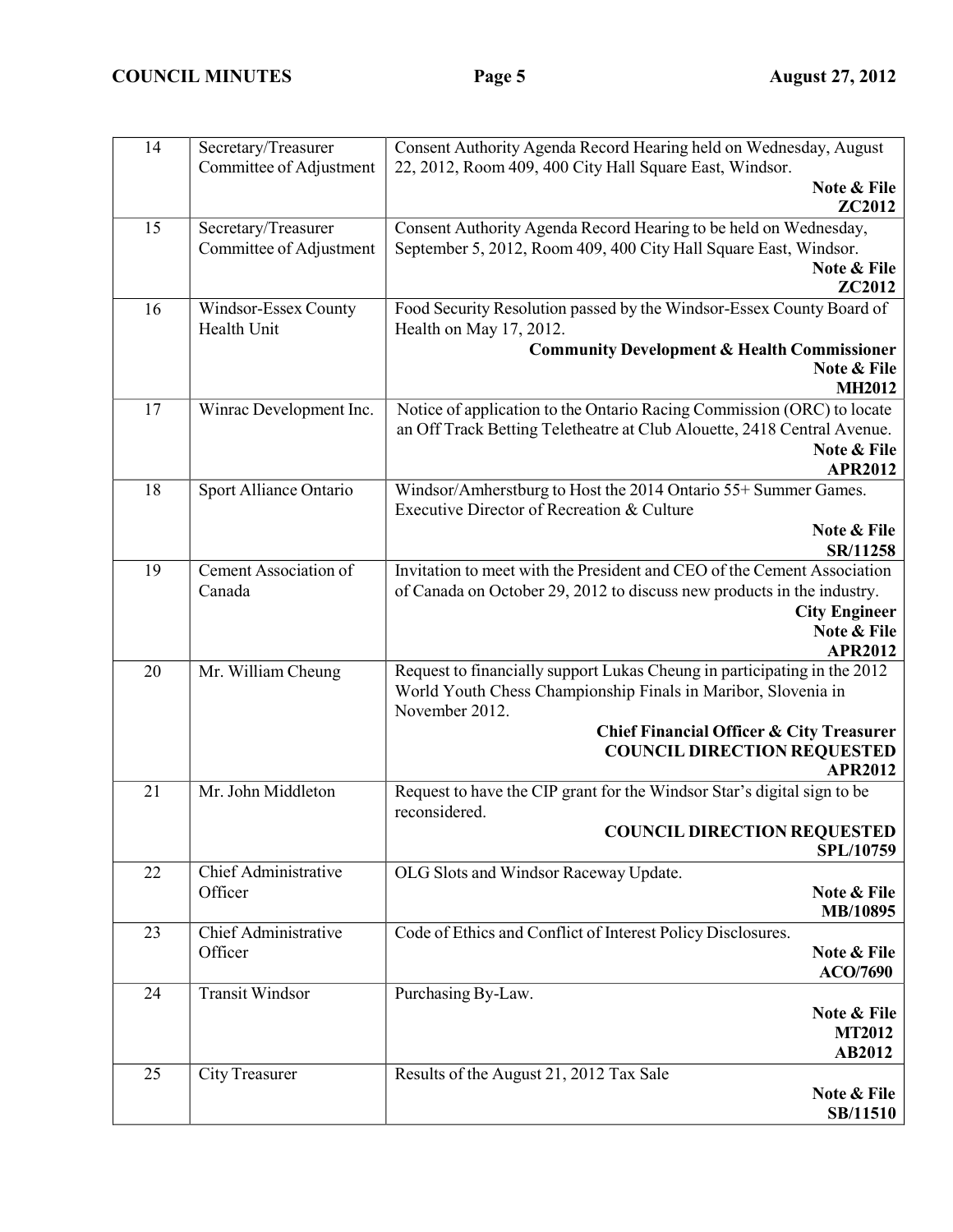| Endorsement of CHC's Solar PV Projects.  | Windsor Essex            | 26 |
|------------------------------------------|--------------------------|----|
| Chief Financial Officer & City Treasurer | <b>Community Housing</b> |    |
| <b>COUNCIL DIRECTION REQUESTED</b>       | Corporation              |    |
| <b>MU/8327</b>                           |                          |    |
| Ontario Power Authority FIT Application. | Giovanni Caboto Club     | 27 |
| <b>City Planner</b>                      |                          |    |
| <b>COUNCIL DIRECTION REQUESTED</b>       |                          |    |
| <b>MU/8327</b>                           |                          |    |
| Horse Racing Industry.                   | Minister of Agriculture, | 28 |
| Note & File                              | Food and Rural Affairs   |    |
| MB/10895                                 |                          |    |

Carried.

Councillor Hatfield discloses an interest and abstains from voting on Communication No. 13. Councillor Marra discloses an interest and abstains from voting on Communication No. 25 and No. 27.

Councillor Valentinis discloses an interest and abstains from voting on Communication No. 27.

## **Consent Agenda**

Moved by Councillor Dilkens, seconded by Councillor Gignac,

That the following Consent Agenda and the recommendations contained in the administrative reports **BE APPROVED** as amended:

| Item 1    | Part-Lot Control By-law Exemption Request, 1027458 Ontario Inc. (Coco Group), east and west         |  |
|-----------|-----------------------------------------------------------------------------------------------------|--|
|           | sides of Luxury Avenue, north and south side of Shamrock Street and the south side of Scenic Street |  |
| Item 5    | RFP 70-11 - Banking Services Update                                                                 |  |
| Item 8    | Third Party Commissioning – Family Aquatic Complex (FAC)                                            |  |
| Item 9    | Cold Milling, Asphalt Paving & Road Repairs, Tender No. 27-12                                       |  |
| Item $10$ | Request from the Windsor Utilities Commission (WUC) for a contribution to their Water Rate          |  |
|           | Assistance Program (WRAP)                                                                           |  |
| Item $13$ | Roseland Golf & Curling Club Limited, Shareholder Annual Meeting                                    |  |
| Item 14   | OLG Contributions to Municipality                                                                   |  |

### Consent Committee Reports

| Social Development Health & Culture Standing Committee |                |                                                                                                     |
|--------------------------------------------------------|----------------|-----------------------------------------------------------------------------------------------------|
| No.                                                    |                | Description                                                                                         |
|                                                        | Report No. 103 | Social Enterprise in Action                                                                         |
| 2                                                      | Report No. 105 | Request for funds for a Community Kitchen – Unemployed Help<br>Centre                               |
| 3                                                      | Report No. 106 | Minutes of the Seniors Advisory Committee of its meeting held June<br>6, 2012                       |
| $\overline{4}$                                         | Report No. 107 | Minutes of the Windsor Accessibility Advisory Committee of its<br>meeting held June 14, 2012        |
| 5                                                      | Report No. 108 | Report No. 82 of the Board of Directors, Willistead Manor Inc.<br>(Willistead Manor Endowment Fund) |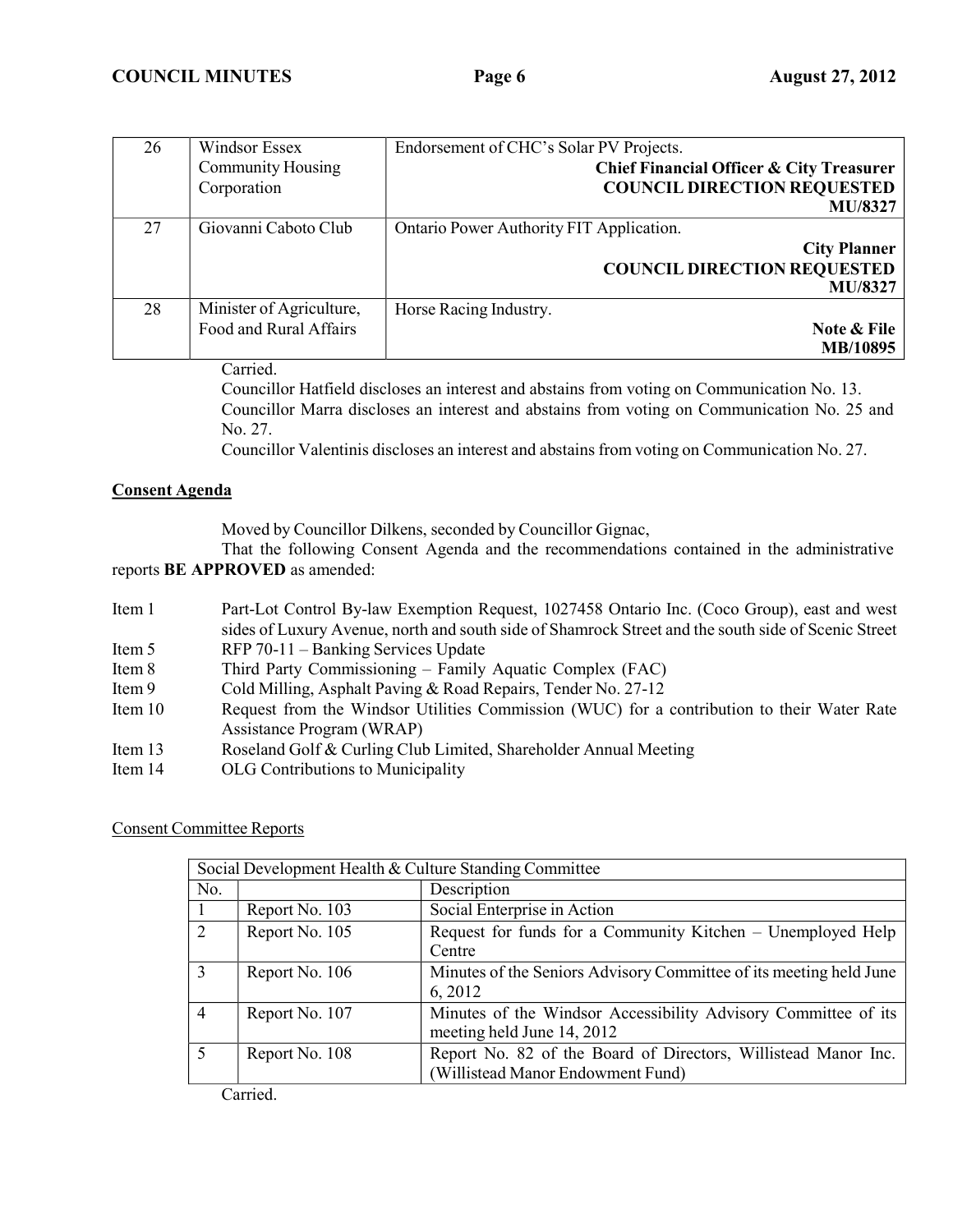## **Deferrals and/or Referrals and Withdrawals**

## **Item 2-Windsor International Airport, Master Plan, Woodlot Review**

At the request of legal counsel for the property owners of farm Lot 124, Concession 3 (McNiff's Survey) this matter is being deferred to a future meeting of Council, to allow for interested parties to review the report.

### **Item 3-Erie Wildlife Rescue – Malden Park**

At the request of Councillor Marra, this matter is being deferred to the September 4, 2012 meeting of Council to allow for legal counsel to be notified.

### **Item 11-Skunk Removal Program**

At the request of the Ministry of Natural Resources, this matter is being deferred to the September 17, 2012 meeting of Council to allow for their attendance.

### **Item 12-Windsor Express Basketball Team at WFCU Centre**

At the request of Councillor Jones, this matter is being deferred to the September 4, 2012 meeting of Council to allow for the interested parties to be in attendance.

### **Presentations & Delegations:**

### **DELEGATIONS:**

### **Item 4-Design-Build Contracting Policy**

### **Alex Foley, resident of Ward 10**

Alex Foley, resident of Ward 10, appears before Council expressing concerns regarding the design build contracting policy, and concludes by requesting Council to review requirements prior to approving administrations recommendation.

**16074** 4

(For final disposition of this matter, see Clause **CR193/2012** in Schedule "A" attached hereto.)

### **Item 7-Basement Flooding Subsidy Program – Advance of Capital Funds**

### **Bruce McLeod, resident of Ward 1**

Bruce McLeod, resident of Ward 1, appears before Council to express concerns regarding the basement flooding subsidy program, suggesting that the total deficit of program is higher than outlined in the report and concludes by suggesting that back up valves be installed in all sewer systems.

### **SW2012 7**

(For final disposition of this matter, see Clause **CR196/2012** in Schedule "A" attached hereto.)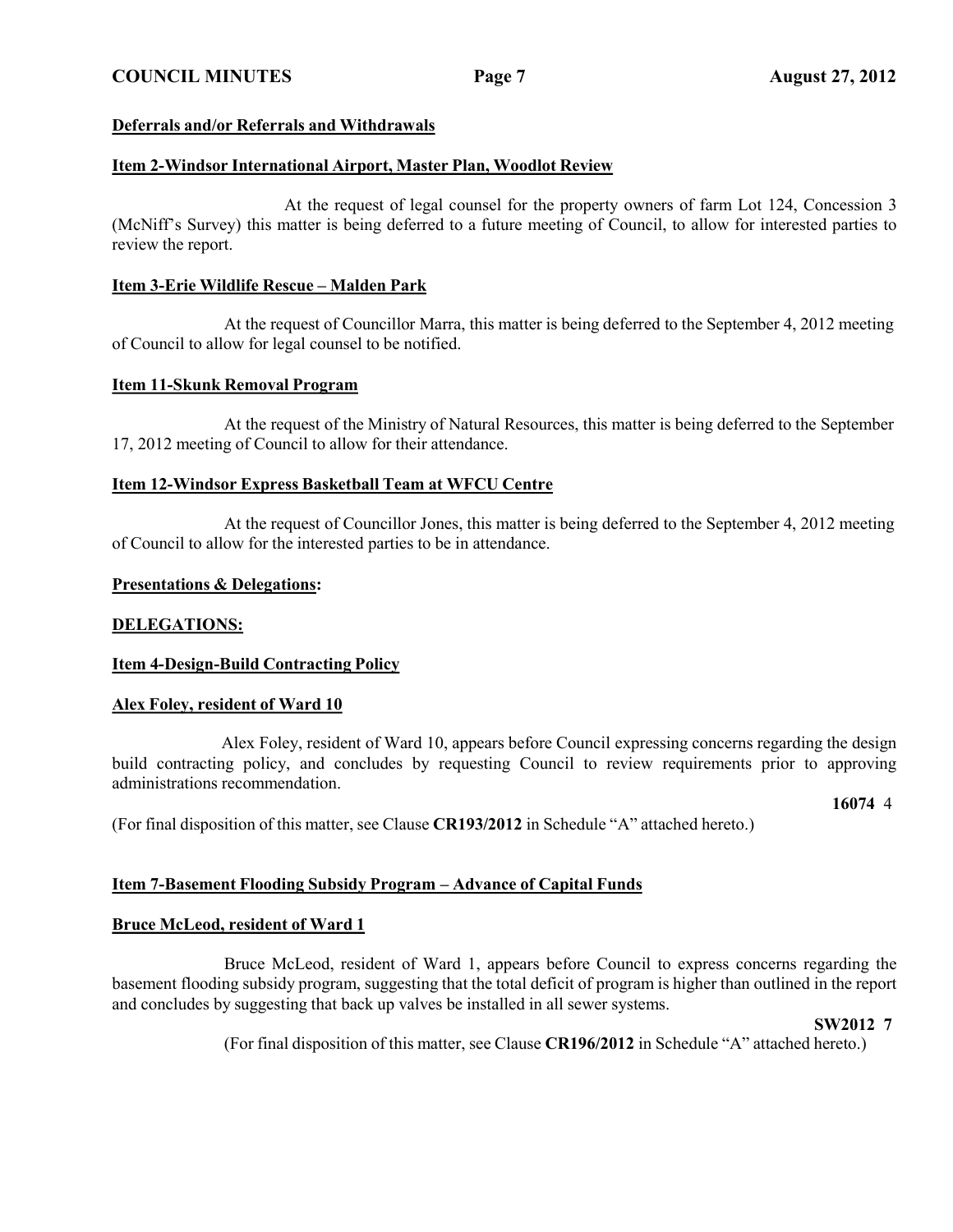## **PRESENTATIONS:**

## **Item 15-Transfer of Lands to University of Windsor; Armouries, Former Bus Depot, Chatham Street Parkette**

## **Dr. Alan Wildeman, President & Vice Chancellor – University of Windsor Craig Goodman, Principal, CS & P Architects**

Dr. Alan Wildeman, President & Vice Chancellor of the University of Windsor; and Craig Goodman, Principal, CS&P Architects appear before Council. to provide an overview of the University of Windsor's expansion into the downtown core, suggesting that this initiative will provide an exceptional student experience; strengthen research and graduate education, partnering with the arts community and social agencies through innovative ideas and promoting international engagement through an enhanced cultural hub, and conclude by thanking the Mayor and Council for their continued support.

**16092** 15

(For final disposition of this matter, see Clause **CR204/2012** in Schedule "A" attached hereto.)

## **DELEGATIONS:**

## **Item 16-Windsor International Airport – Airport Service Hangar Project – Contingency Update & Municipal Capital Facility Designation**

### **Al Nelman, resident of Ward 8**

Al Nelman, resident of Ward 8, appears before Council to express concerns with the Windsor International Airport and the need for YQG limited, suggesting that the airport has been operated with a lack of transparency.

### **Merv DePendleton, resident of Ward 8**

Merv DePendleton, resident of Ward 8, appears before Council to express concerns regarding the negative cash flow.

**16022** 16

(For final disposition of this matter, see Clause **CR205/2012** in Schedule "A" attached hereto.)

### **Report No.104 of the Social Development Health & Culture Standing Committee (Implications of the 2012 Provincial Budget on Services in the Community Development and Health Services Department)**

## **Marion Overholt, Solicitor, & Robert Baker, Legal Assistance of Windsor**

Marion Overholt, Solicitor, Legal Assistance of Windsor and Robert Baker, Legal Assistance of Windsor, appear before Council to express concerns regarding the implications of the 2012 Provincial Budget and the changes that will affect individuals who are receiving benefits from Ontario Works and Ontario Disability Support Program, stating that the decrease in discretionary benefits will impact various recipients in the area, and concludes by stating that without the Community Start Up Benefit low income families may incur hardships

Moved by Councillor Jones, seconded by Councillor Halberstadt,

**M381-2012** That **Report No. 104 of the Social Development, Health & Culture Standing committee** of its meeting held August 8, 2012 regarding "Implications of the 2012 Provincial Budget on services in the Community Development and Health Services Department" **BE ADOPTED** as presented. Carried.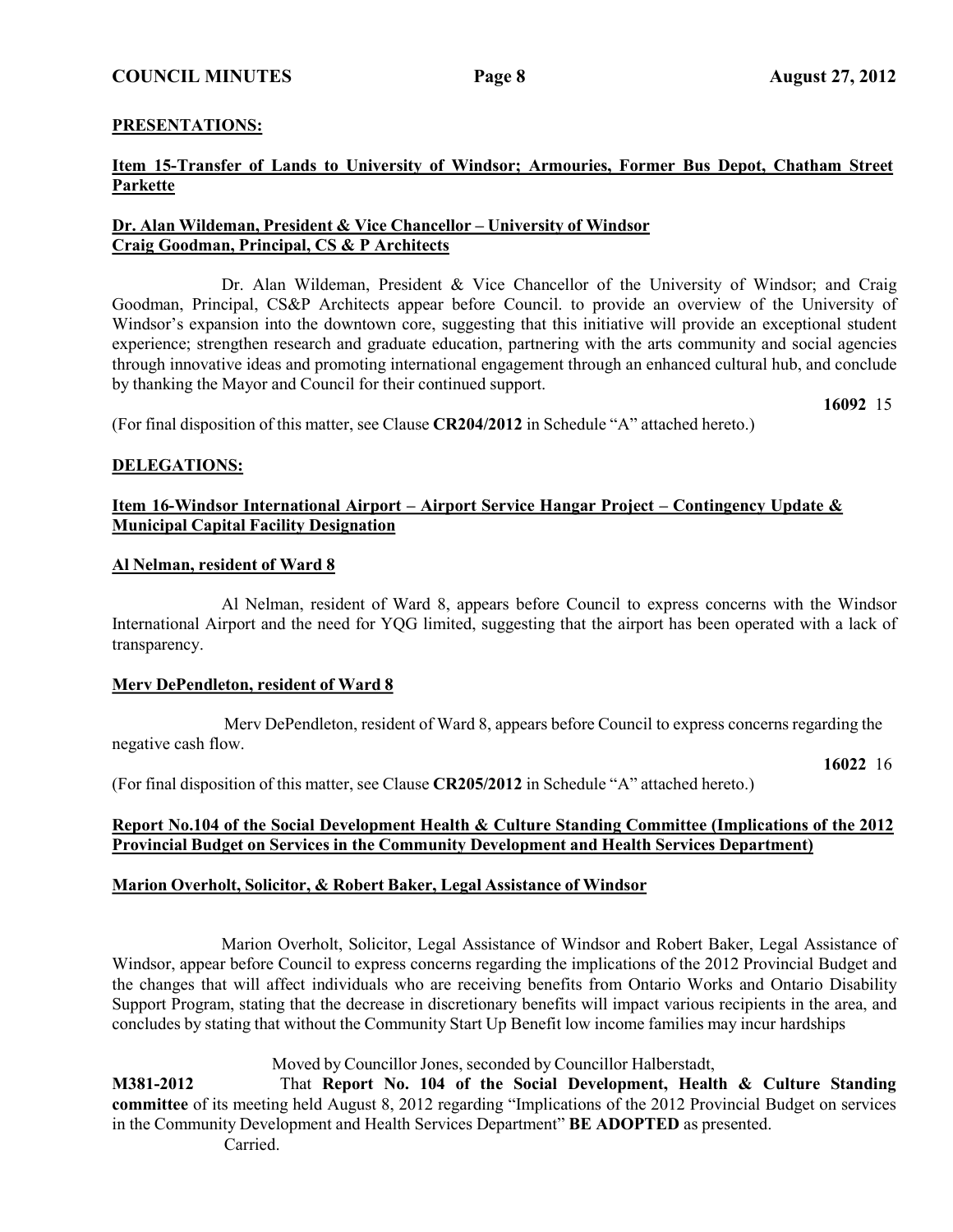## **Report No.102 of the Social Development Health & Culture Standing Committee (Child Care Update – Fee Subsidy Wait List, Provincial Discussion Paper and Additional Provincial Funding)**

## **Leah Hills & Lidia Bunt School Based Network of Non-Profit Child Care Providers**

Leah Hills and Lidia Bunt, School Based Network of Non-Profit Child Care Providers, appear before Council expressing concerns regarding school based child care programs, stating that in the last 13 years wait lists have never existed which will cause issues for the parents who try to register for the upcoming school year, and conclude by urging Council to write a letter to the Provincial government regarding concerns.

Moved by Councillor Gignac, seconded by Councillor Hatfield,

**M382-2012** That **Report No. 102 of the Social Development, Health & Culture Standing Committee** of its meeting held August 8, 2012 regarding "Child Care Update (Fee Subsidy Wait List, Provincial Discussion Paper and Additional Provincial Funding)" **BE ADOPTED** as amended:

Moved by Councillor Halberstadt, seconded by Councillor Hatfield,

**THAT** the administrative report authored by the Community Development & Health Commissioner dated July 18, 2012 entitled "Child Care Update (Fee Subsidy Wait List, Provincial Discussion Paper and Additional Provincial Funding)" **BE RECEIVED** for information, and

**THAT** the presentation by the Executive Director of Housing and Children's Services entitled "Modernizing Child Care in Ontario" **BE RECEIVED** for information; and

**THAT** the Community Development and Health Commissioner **BE DIRECTED** to send a letter urging the Provincial government to review the subsidy for childcare in the Windsor area and further to meet with local Members of Parliament to express the municipality's concerns. Carried.

### **Regular Business Items (for final disposition of these matters see Schedule "A" attached)**

Item 6 Standing Committee Structure – One Year Review

### **Consideration of Committee Reports**

| M383-2012     | Moved by Councillor Jones, seconded by Councillor Maghnieh,<br>That the Report of the special In-camera meeting held August 27, 2012 BE ADOPTED |         |
|---------------|-------------------------------------------------------------------------------------------------------------------------------------------------|---------|
| as presented. | Carried.                                                                                                                                        |         |
|               | Moved by Councillor Jones, seconded by Councillor Maghnieh,                                                                                     | ACO2012 |
| M110 2012     | Minutes of the Femily Aquetic Centre Steering Committee of its meeting hold July 10, 2012                                                       |         |

### **M410-2012** Minutes of the Family Aquatic Centre Steering Committee of its meeting held July 19, 2012 **BE ADOPTED** as presented. Carried.

MB2012

### **By-laws**

| Moved by Councillor Marra, seconded by Councillor Payne, |          | That the following By-laws No. 117-2012 to 127-2012 be introduced and read a first and second                    |
|----------------------------------------------------------|----------|------------------------------------------------------------------------------------------------------------------|
| time:                                                    | 117-2012 | "A BY-LAW TO FURTHER AMEND BY-LAW NUMBER 52-1999, BEING A<br>BYLAW TO APPOINT MUNICIPAL ENFORCEMENT OFFICERS FOR |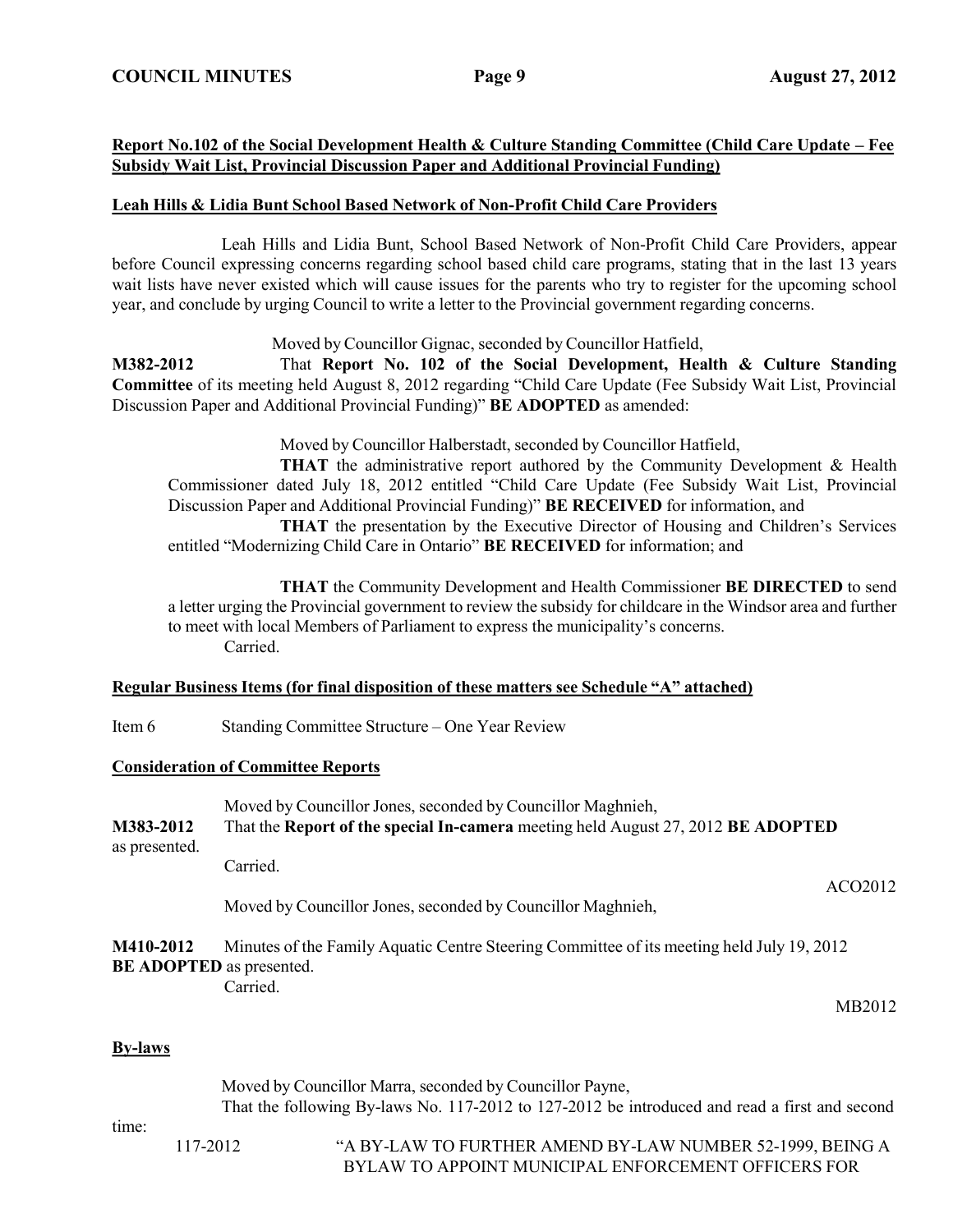THE CORPORATION OF THE CITY OF WINDSOR", as authorized by Procedure By-Law 98-2011, adopted June 7, 2011.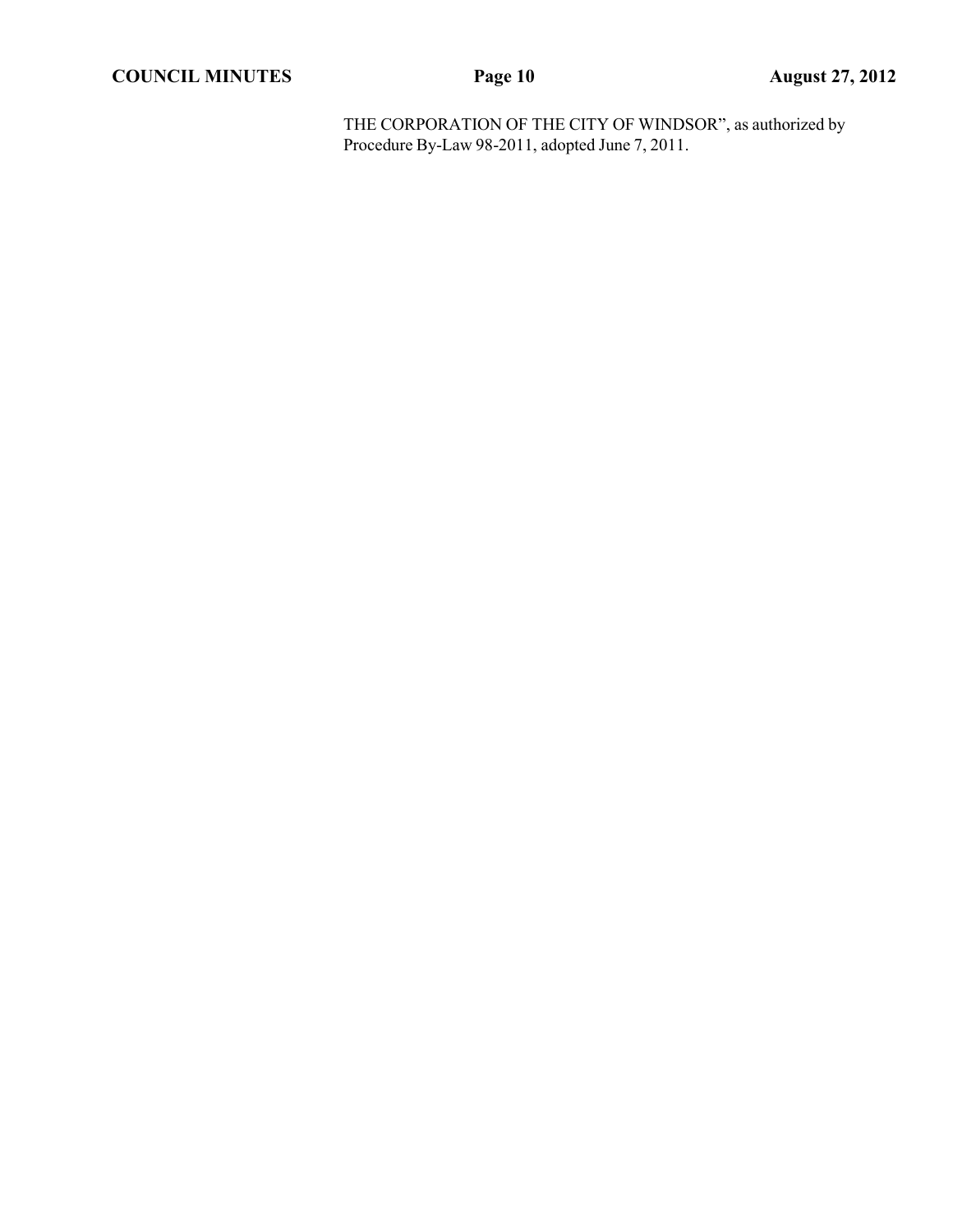| 118-2012 | "A BY-LAW TO FURTHER AMEND BY-LAW NUMBER 9023 BEING A<br>BY-LAW TO REGULATE VEHICULAR PARKING WITHIN THE LIMITS<br>OF THE CITY OF WINDSOR ON MUNICIPAL STREETS, MUNICIPAL<br>PARKING LOTS AND PRIVATE PROPERTIES", as authorized by CAO<br>1952, approved April 25, 2012; CAO1960, approved April 27, 2012; CAO2049,<br>approved July 8, 2012; CAO2056, approved July 20, 2012. |
|----------|---------------------------------------------------------------------------------------------------------------------------------------------------------------------------------------------------------------------------------------------------------------------------------------------------------------------------------------------------------------------------------|
| 119-2012 | "A BY-LAW TO FURTHER AMEND BY-LAW NUMBER 9148 BEING A<br>BY-LAW TO REGULATE TRAFFIC WITHIN THE LIMITS OF THE CITY<br>OF WINDSOR", as authorized by CAO2027, approved on June 19, 2012                                                                                                                                                                                           |
| 120-2012 | "A BY-LAW TO PROVIDE THAT PART-LOT CONTROL SHALL NOT<br>APPLY TO CERTAIN LAND THAT IS WITHIN PLAN 12M-407, IN THE<br>CITY OF WINDSOR", (See Item 1)                                                                                                                                                                                                                             |
| 121-2012 | "A BY-LAW TO FURTHER AMEND BY-LAW NUMBER 9023 BEING A BY-<br>LAW TO REGULATE VEHICULAR PARKING WITHIN THE LIMITS OF<br>THE CITY OF WINDSOR ON MUNICIPAL STREETS, MUNICIPAL<br>PARKING LOTS AND PRIVATE PROPERTIES", as authorized by CAO1946,<br>approved on April 17, 2012                                                                                                     |
| 122-2012 | "A BY-LAW TO FURTHER AMEND BY-LAW NUMBER 8600 CITED AS<br>THE "CITY OF WINDSOR ZONING BYLAW"", as authorized by M294-<br>2012, adopted July 9, 2012                                                                                                                                                                                                                             |
| 123-2012 | "A BY-LAW TO ESTABLISH LANDS AS A PUBLIC HIGHWAY KNOWN<br>AS MAPLEWOOD DRIVE, IN THE CITY OF WINDSOR", as authorized by<br>CR434/2008, adopted on October 21, 2008                                                                                                                                                                                                              |
| 124-2012 | "A BY-LAW TO DEDICATE LAND AS A PUBLIC HIGHWAY FOR THE<br>WIDENING OF GOYEAU STREET", as authorized by CR575/2006, adopted<br>on December 18, 2006                                                                                                                                                                                                                              |
| 125-2012 | "A BY-LAW TO ASSUME MUNICIPAL SERVICES LOCATED IN PART OF<br>MAGNOLIA AVENUE SHOWN ON PLAN 12M-523, IN THE CITY OF<br>WINDSOR", as authorized by M98/2012, adopted on February 21, 2012                                                                                                                                                                                         |
| 126-2012 | "A BY-LAW TO FURTHER AMEND BY-LAW NUMBER 8600 CITED AS<br>THE "CITY OF WINDSOR ZONING BY-LAW"", as authorized by M359-<br>2012, adopted on August 7, 2012                                                                                                                                                                                                                       |
| 127-2012 | "A BY-LAW TO CONFIRM THE PROCEEDINGS OF THE COUNCIL OF THE<br>CORPORATION OF THE CITY OF WINDSOR AT ITS MEETING HELD ON<br>THE TWENTY-SEVENTH DAY OF AUGUST, 2012"                                                                                                                                                                                                              |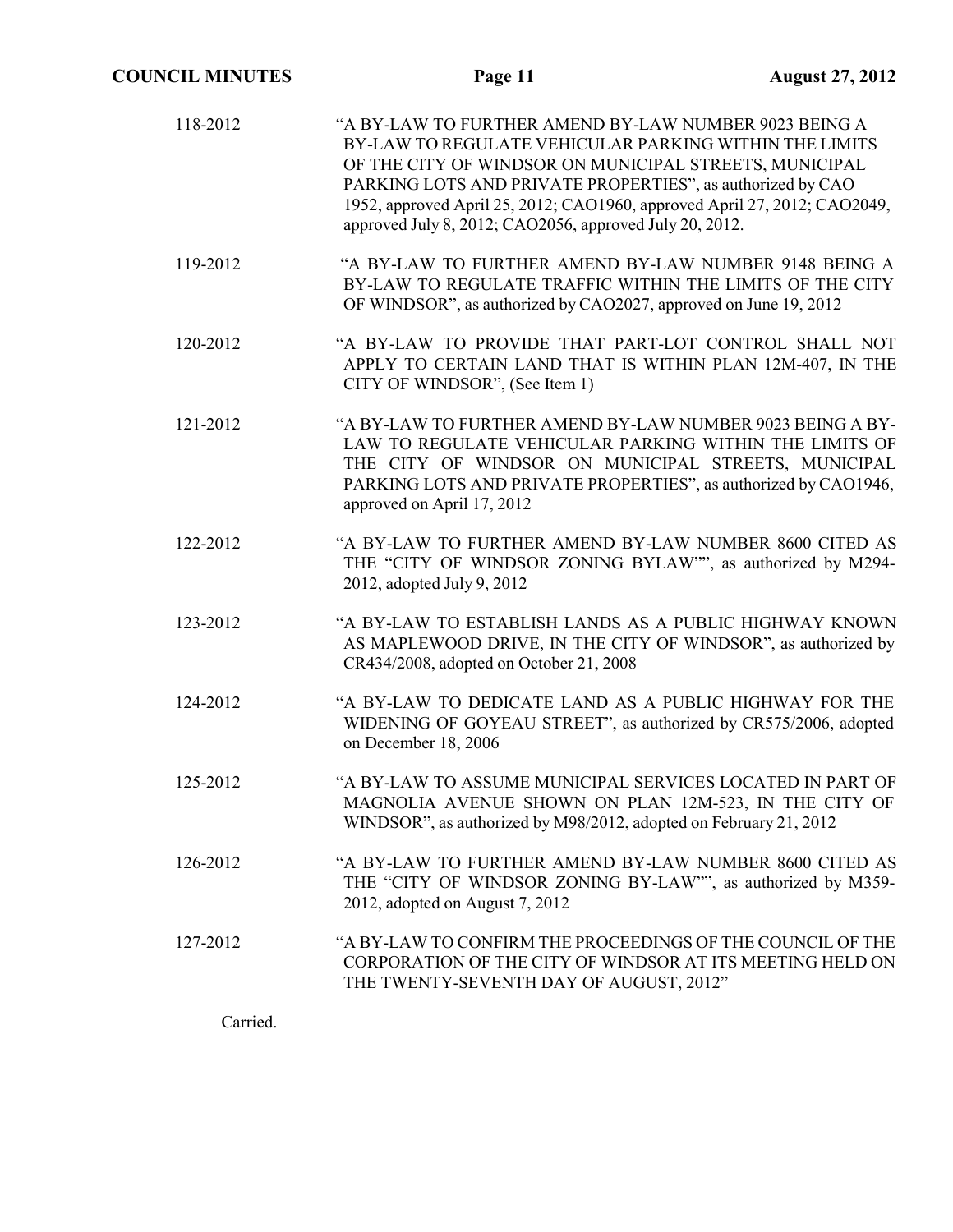Moved by Councillor Sleiman, seconded by Councillor Valentinis,

That the Committee of the Whole does now rise and report to Council respecting the business items considered by the Committee:

- **1) Communication Items (as amended)**
- **2) Consent Agenda (as amended)**
- **3) Items Deferred**
- **Items Referred**
- **4) Consideration of the Balance of Business Items (see Schedule "A")**
- **5) Committee Reports (as amended)**
- **6) By-laws given first and second readings (as presented)**

Carried.

# **Notices of Motion**

Moved by Councillor Jones, seconded by Councillor Hatfield,

## **M384-2012**

Whereas September 1, 2012 will mark a historic milestone for the Windsor Police Service and the Windsor Police Association by observing the 70th anniversary of the hiring of Alton C. Parker; and

Whereas Alton C. Parker was the first black officer hired by the Windsor Police Service and in July 1951 Parker became the first African Canadian to achieve the rank of Detective in Canada; and

Whereas Detective Parker is perhaps best known and most loved for his dedication to serving the community out of uniform for efforts such as being a founding member of ALPHA (Apartment Living for Physically Handicapped Adults) and serving on the board of directors of Goodwill Industries; and

Whereas in 1966 Detective Parker and his wife Evelyn began hosting the annual Uncle Al's Kids Party which brought joy to so many children and families in our community;

Therefore be it resolved that the City of Windsor DESIGNATE the 400 block of Brodhead between Mercer Street and Howard Avenue with the Honourary Naming of such as Alton C. Parker Way. Carried.

Moved by Councillor Dilkens, seconded by Councillor Marra,

**M385-2012** THAT Rule 13.9 of the City of Windsor Procedural By-law with respect to notice of all new motions **BE WAIVED** to introduce a motion for consideration without prior notice regarding the Heritage Tree located at 4221 Roseland Road West.

Carried.

Moved by Councillor Dilkens, seconded by Councillor Marra,

**M386-2012** That a waiver of the severance fees **BE REFUNDED** as a grant-in-lieu if the sale of the lot is completed, for the property at 4221 Roseland Drive West as it relates to the severance of that lot and further, that Administration **BE AUTHORIZED** to sign an agreement with the owner of 4221 Roseland Drive West satisfactory in form to the City Solicitor without prejudice in order to protect the heritage sycamore tree.

Carried.

Councillor Payne voting nay.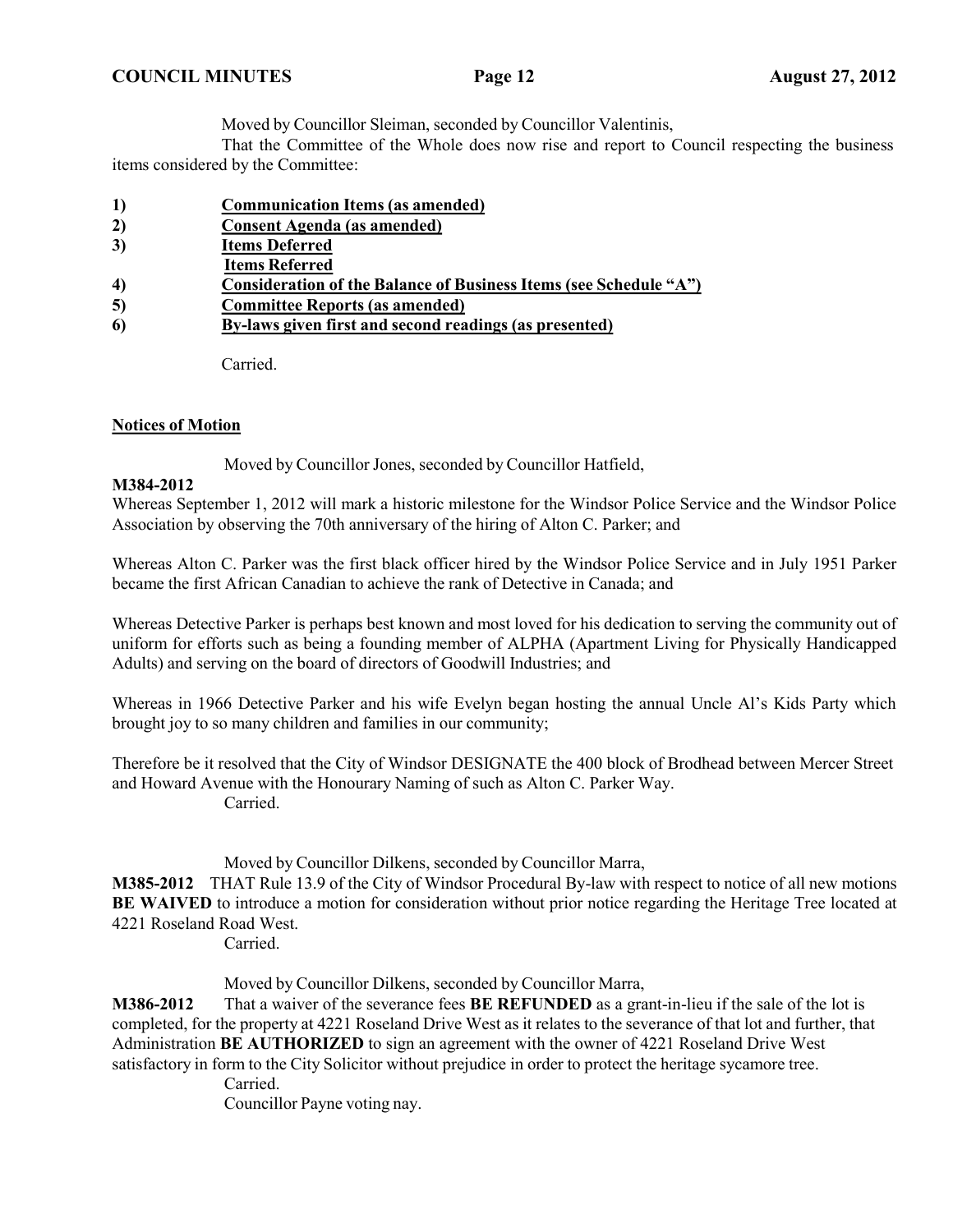Moved by Councillor Dilkens, seconded by Councillor Hatfield,

**M387-2012** That a grant-in-lieu for one future building permit including development charges and parks levy **BE FUNDED** from the Budget Stabilization Fund or other appropriate Reserve Fund for either 4221 Roseland Drive West (where the house is located) or the first lot north of that property subject to an arm's length purchase of the south portion of that lot.

Carried.

Councillors Gignac and Payne voting nay.

### **Third Reading of By-laws**

Moved by Councillor Dilkens, seconded by Councillor Gignac,

That the following By-laws No. 117-2012 to 127-2012, having been read a first and second time be now read a third time and finally passed and that the Mayor and Clerk **BE AUTHORIZED** to sign and seal the same notwithstanding any contrary provision of the Council.

Carried.

### **Petitions**

None presented.

### **Council Questions**

Moved by Councillor Sleiman, seconded by Councillor Dilkens,

**M388 -2012** That the following Council Question by Councillor Sleiman **BE APPROVED**, and that Administration **BE DIRECTED** to proceed with the necessary actions to respond to the Council Question in the form of a written report, consistent with Council's instructions, and in accordance with Section 17.1 of the Procedure By-law 98-2011:

### **CQ19-2012**

Asks Traffic Engineering to monitor the following corners where Cadillac, Alexis, Chandler, Meighen and Meldrum intersect Vimy, Ypres and Somme. The monitoring should be at the start of each shift in term of speeding, not stopping at the stop signs, rolling and other infractions that jeopardize the safety of pedestrians.

ST2012

Carried. Councillor Marra was absent when the vote was taken on this matter

Moved by Councillor Payne, seconded by Councillor Sleiman,

**M389 -2012** That the following Council Question by Councillor Payne **BE APPROVED**, and that Administration **BE DIRECTED** to proceed with the necessary actions to respond to the Council Question in the form of written report, consistent with Council'sinstructions, and in accordance with Section 17.1 of the ProcedureBy-law 98-2011:

### CQ20-2012

subsidy. Asks for a tabulation by ward of approved applications for back water valve and sump pump

SW2012

Carried. Councillor Marra was absent when the vote was taken on this matter.

Moved by Councillor Halberstadt, seconded by Councillor Jones,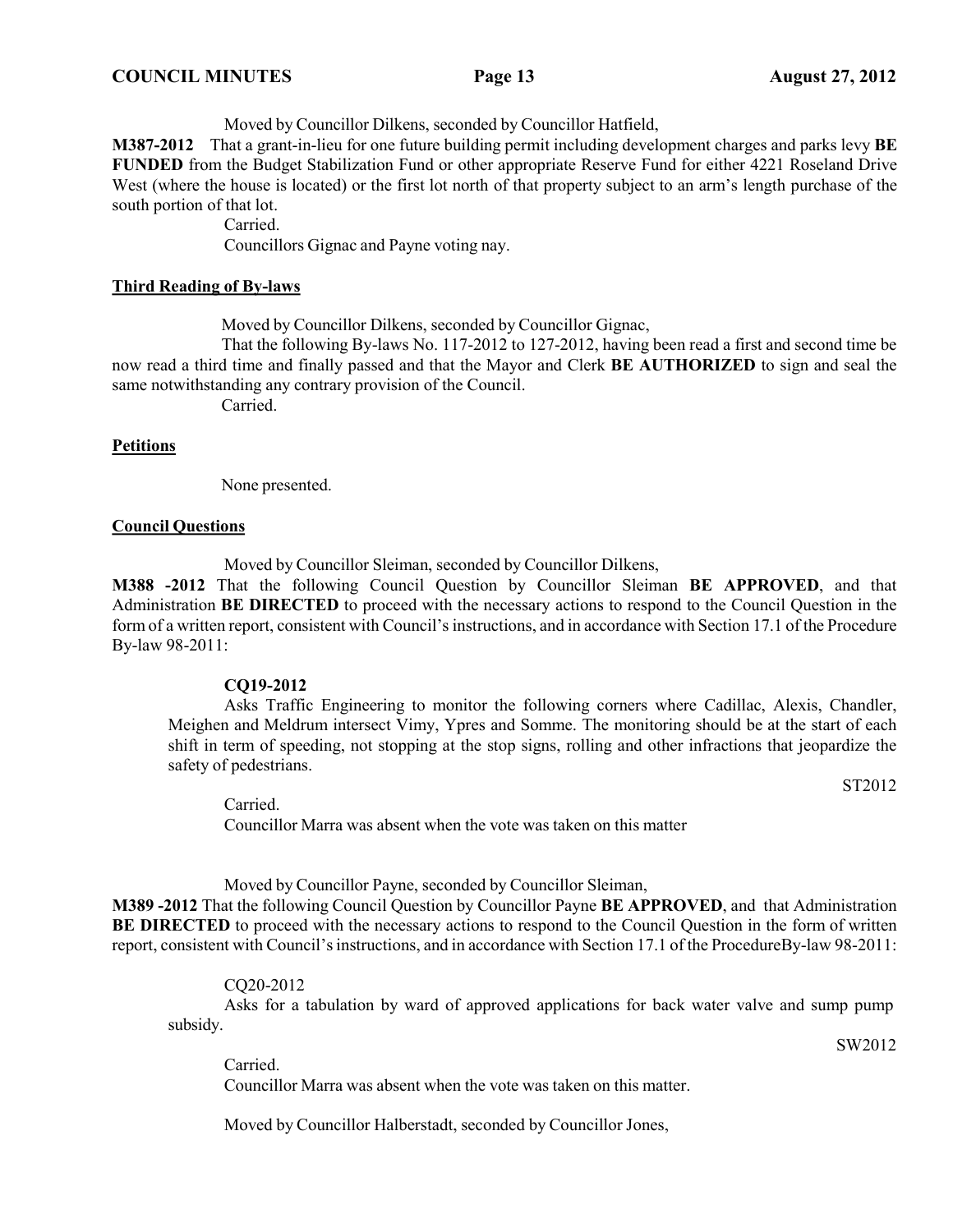## **M390-2012** That the following Council Question by Councillor Halberstadt **BE APPROVED**, and that Administration **BE DIRECTED** to proceed with the necessary actions to respond to the Council Question in the form of written report, consistent with Council's instructions, and in accordance with Section 17.1 of the Procedure By-law 98-2011:

### CQ21-2012

Asks for a report back from Parks & Facilities to address the issue of overflowing garbage containers in City parks, particularly on summer weekends with an emphasis on Optimist Park baseball diamond, Lanspeary Park, Downtown parks including Senator Croll park; either through peak hour redeployment of staff and/or the addition of more containers in high traffic areas.

Carried. Councillor Marra was absent when the vote was taken on this matter.

### **Adjournment**

Moved by Councillor Jones, seconded by Councillor Payne, That this Council meeting stand adjourned until the next regular meeting of Council or at the call

# of the Mayor.

Carried. Councillor Marra was absent when the vote was taken on this matter. Accordingly, the meeting is adjourned at 8:33 o'clock p.m.

**MAYOR**

**CITY CLERK**

SR2012

### **THIS IS A DRAFT COPY**

## **DEPUTY CITY CLERK/SUPERVISOR OF COUNCIL SERVICES**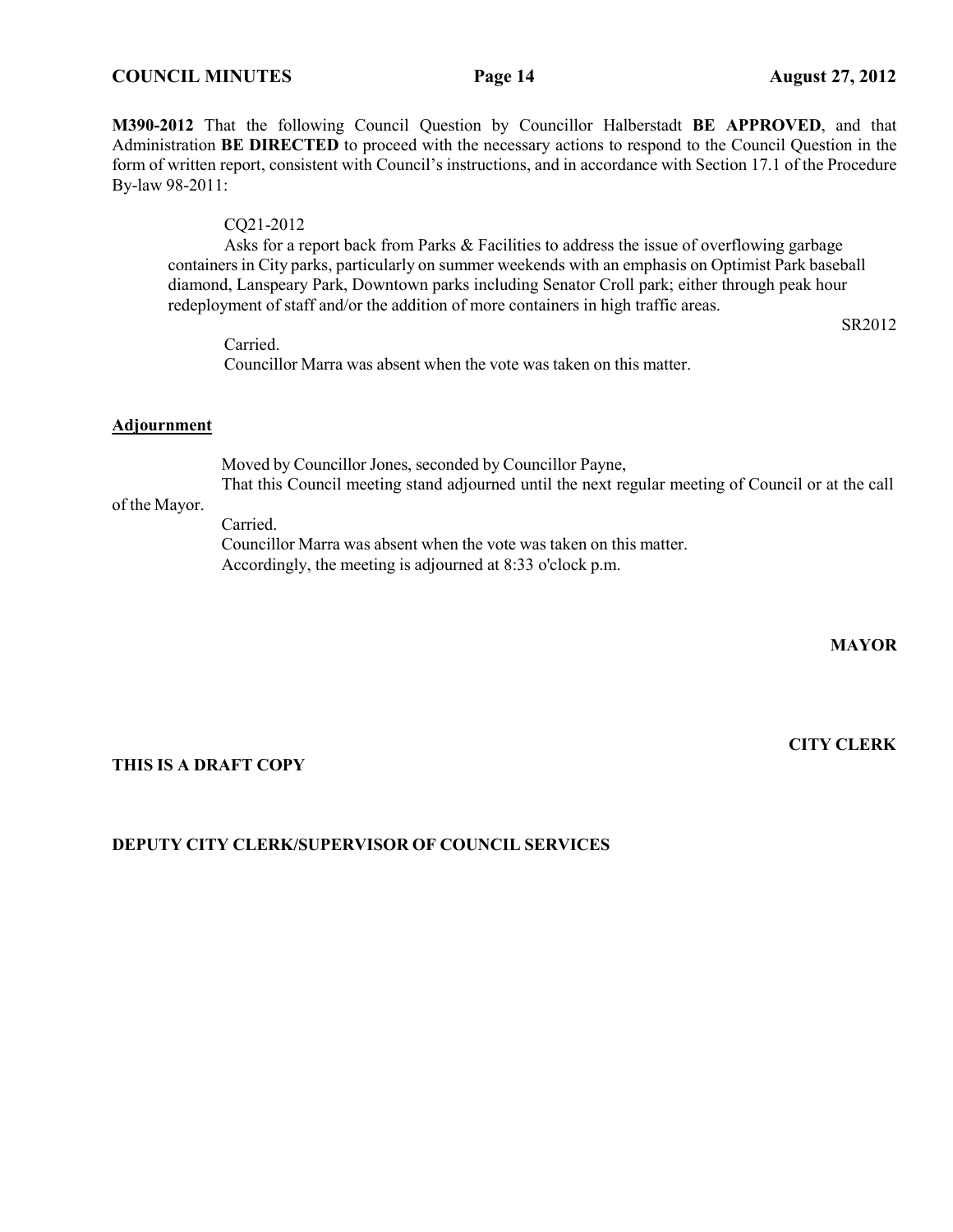Dilkens Gignac

CR190/2012

**I** That the application of 1027458 Ontario Inc. (Coco Group) for part-lot control exemption for the lands legally described as Blocks 8, 9, 10 and 12 Plan 12M-407 and Part of Block 6, Plan 12M-407, now designated as Parts 3 and 4 in Reference Plan 12R-24625, as identified on attached **Map No. PLC-006/12-1**, located on the east and west side of Luxury Avenue, the north and south side of Shamrock Street and the south side of Scenic Street, to allow the development street townhome dwellings, **BE APPROVED** for a period of 3 years.

Carried.

Report No. **16068 ZPLC/2012 C1**

Gignac Marra

# CR191/2012

That the report of the City Engineer dated July 9, 2012 entitled "Windsor International Airport Master Plan – Woodlot Review" **BE DEFERRED** to a future meeting of Council to allow for interested parties to review the report.

Carried.

Report No. **16042 APM/9795 2**

Gignac Marra

## CR192/2012

That the report of City Solicitor dated August 15, 2012 entitled "Erie Wildlife Rescue – Malden Park' **BE DEFERRED** to the September 4, 2012 meeting of City Council to allow for legal counsel to be notified.

Carried.

Report No. **16090 ZS/11119 3**

Jones Marra

CR193/2012 That City Council **APPROVE** THE Design-Build Contracting Policy attached as Appendix A.

Carried.

Report No. **16074 APM2012 4**

Dilkens Gignac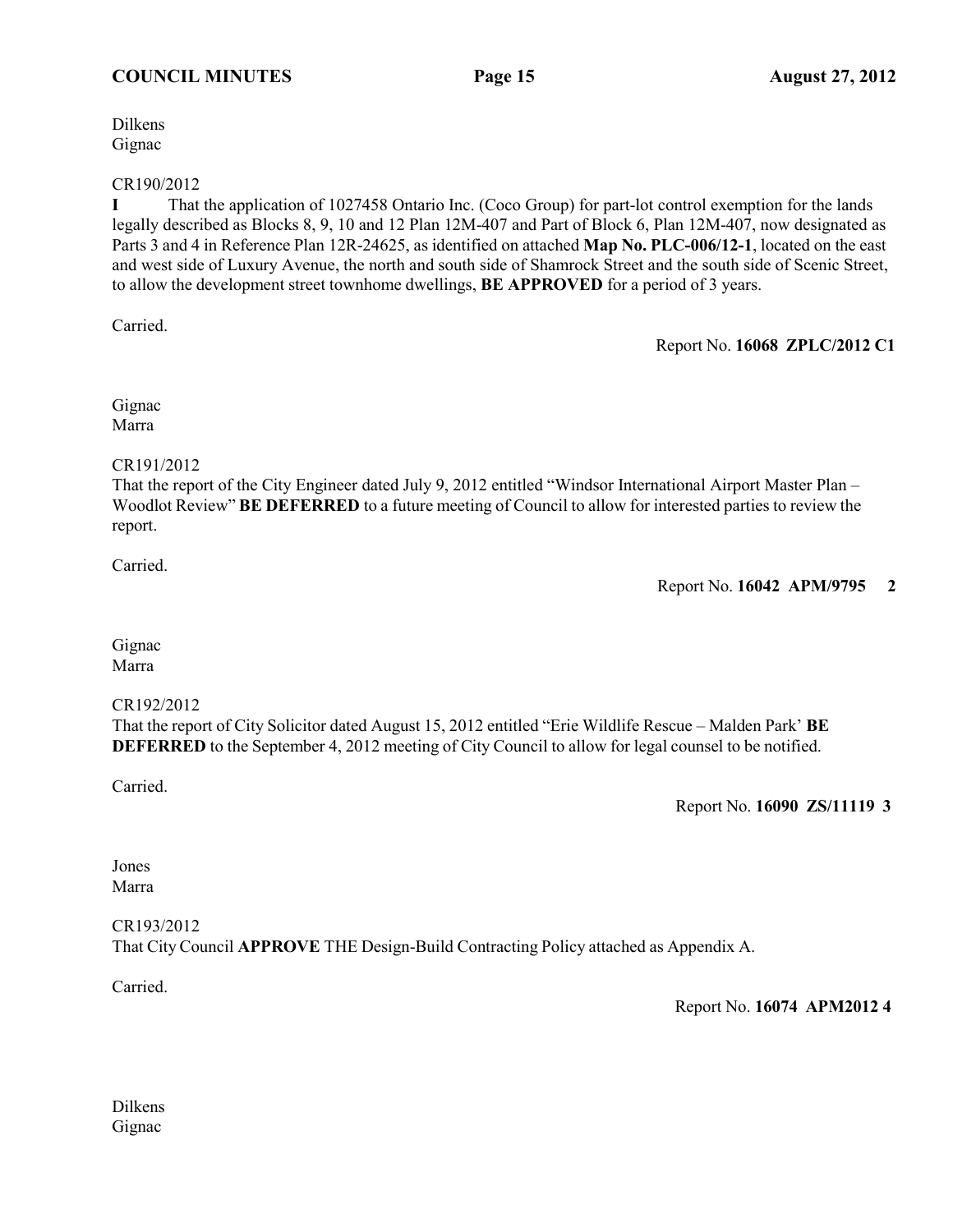### CR194/2012

THAT the Chief Administrative Officer and City Clerk **BE AUTHORIZED** to sign a banking services contract and other service related agreements between the Bank of Nova Scotia (Scotiabank) and the Corporation of the City of Windsor, for a five-year period beginning January 1, 2013 and ending December 31, 2017, with a five-year renewal option, subject to review as to form by the City Solicitor, and to technical and financial content by the CFO/City Treasurer and;

THAT the Chief Administrative Officer and City Clerk **BE AUTHORIZED** to sign a contract and other related service agreements between Chase Paymentech (Paymentech) and the Corporation of the City of Windsor, for a period of up to five-year and four-month term commencing as early as September 1, 2012 and ending December 31, 2017, with a five-year renewal option, subject to review as to form by the City Solicitor, and to technical and financial content by the CFO/City Treasurer.

Carried.

Report No. **16091 AF/9045 C5**

Sleiman Marra

### CR195/2012

**That** the report of the City Clerk dated July 9, 2012 entitled "Standing Committee Structure One Year Review" **BE RECEIVED** for information; and further

**That** the governance structure comprising of six (6) standing committees **BE RECONFIGURED** to four (4) standing committees by merging the Economic Development Standing Committee with the Planning Standing Committee and the Public Safety Standing Committee with the Environment and Transportation Standing Committee; and further

**That** the Environment and Transportation Standing Committee and the Planning Standing Committee mandates **BE AMENDED** to reflect the change; and

**That** the Environment and Transportation Standing Committee **BE RENAMED** the Environment, Transportation and Public Safety Committee; and

**That** the Planning Standing Committee **BE RENAMED** the Planning and Economic Development Standing Committee; and

**That** the City Clerk **BE DIRECTED** to **REFER** Council appointments to the three Standing Committees, to a meeting of the Striking Committee; and

That the City Clerk **BE AUTHORIZED** to amend the Procedure By-law accordingly.

Carried.

Report No. **16053 GM/10239 6**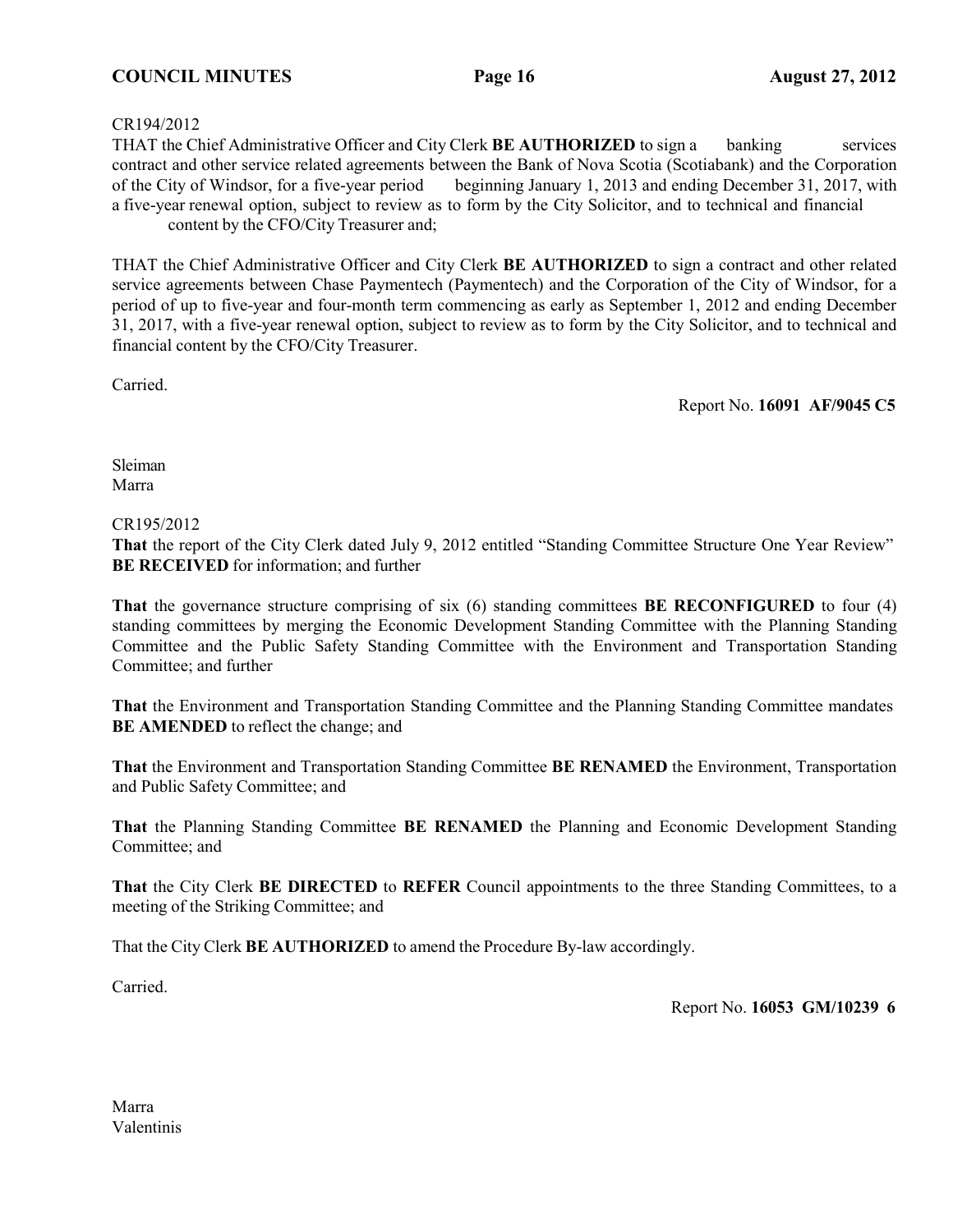### CR196/2012

That Council **APPROVE** the transfer of \$500,000 from the Sewer Surcharge Reserve Fund to fund additional work for the Basement Flooding Protection Subsidy Program (BFPSP) in order to keep up with demand for the program.

Carried.

Report No. **16087 SW2012 AFB2012 7**

Dilkens Gignac

### CR197/2012

That the CAO and the City Clerk **BE AUTHORIZED** to sign a contract with JASEL Engineering & Commissioning (2465 McDougall St, Suite 500, Windsor, ON, N8X 3N9) for the provision of third party commissioning services, satisfactory in legal form to the City Solicitor, in technical content to the Project Manager FAC, and in financial content to the City Treasurer, CFO and Project Sponsor for a total contract price of \$148,900 plus HST to be charged to Account 007 5410 2903 02942 7111005.

Carried.

Report No. **16088 SR/11026 C8**

### Dilkens Gignac

## CR198/2012

I. THAT **APPROVAL BE GIVEN** to allocate an additional \$275,000.00 to the 2012 City Wide Road Rehabilitation Program (Project ID. 7121001) for the milling and paving of Riverside Dr. E. from Lauzon Rd. to Solidarity Tower, (M.B. #8888 Riverside Dr. E.), as detailed on Council Resolution M267-2012.

## I. THAT the following low tender **BE ACCEPTED:**

| Tenderer:                              | <b>Coco Paving Inc.</b><br>485 Little Baseline Road<br>Tecumseh, Ontario N8N 2C9 |
|----------------------------------------|----------------------------------------------------------------------------------|
| Work:                                  | Cold Milling, Asphalt Paving & Road Repairs – Tender<br>No. 27-12                |
| <b>Total Tendered</b><br><b>Price:</b> | \$430,684.50 (excluding HST)                                                     |
| <b>Accounts Charged:</b>               | 007 5410 1587 02942 7121001                                                      |

AND THAT the Chief Administrative Officer and City Clerk **BE AUTHORIZED** to sign a contract satisfactory in form to the City Solicitor, technical content to the City Engineer, and financial content to the Chief Financial Officer & City Treasurer, with Coco Paving Inc. for Tender No. 27-12.

III. THAT **APPROVAL BE GIVEN** undertake an expenditure of \$438,265.41 (tender value plus nonrefundable HST) for cold milling, asphalt paving, and road repairs on Lens Ave. and Riverside Dr. E., to be funded from the 2012 approved Capital Budget of \$2,404,300.00 (plus the additional allotment of \$275,000.00) for City Wide Road Rehabilitation, as approved by Council Resolution CR 124/2012 (Project ID. 7121001).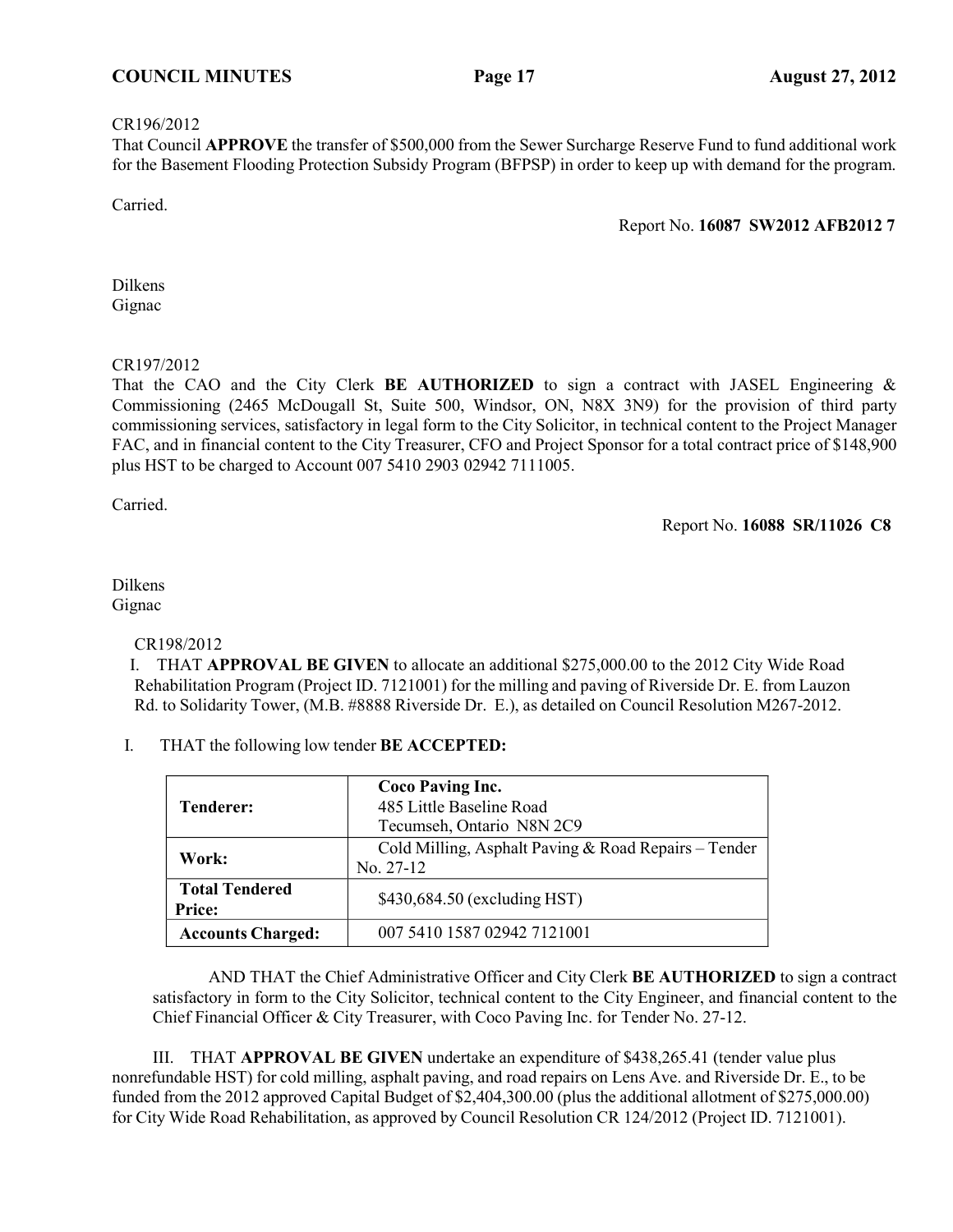Carried.

Report No. **16083 SW/11524 C9**

Dilkens Gignac

### CR199/2012

That Council **APPROVE** a contribution of \$37,500 from the sewer surcharge reserve fund to the Windsor Utilities Commission's Water Rate Assistance Program (WRAP).

Carried.

Report No**. 15955 MU2012 C10**

Maghnieh Sleiman

### CR200/2012

THAT the report of the City Engineer dated July 20, 2012 entitled "Skunk Removal Program" **BE DEFERRED** until the September 17, 2012 meeting of Council to allow for the Ministry of Natural Resources to be in attendance.

Report No. **16076 MHS/9496 11**

Jones Maghnieh

### CR201/2012

THAT the report of the Community Development & Health Commissioner entitled "Windsor Express Basketball Team at WFCU Centre" **BE DEFERRED** to the September 4, 2012 meeting of Council to allow for the interested parties to be present.

Carried.

Report No. **16096 SR/8880 12**

Dilkens Gignac

## CR202/2012

- A. THAT the report of legal counsel, on behalf of Roseland Golf & Curling Club Limited Board of Directors **BE RECEIVED** for information;
- B. AND THAT the recommendations contained therein be adopted as presented.

Carried.

Report No. **15948 MB2012 C13**

Dilkens Gignac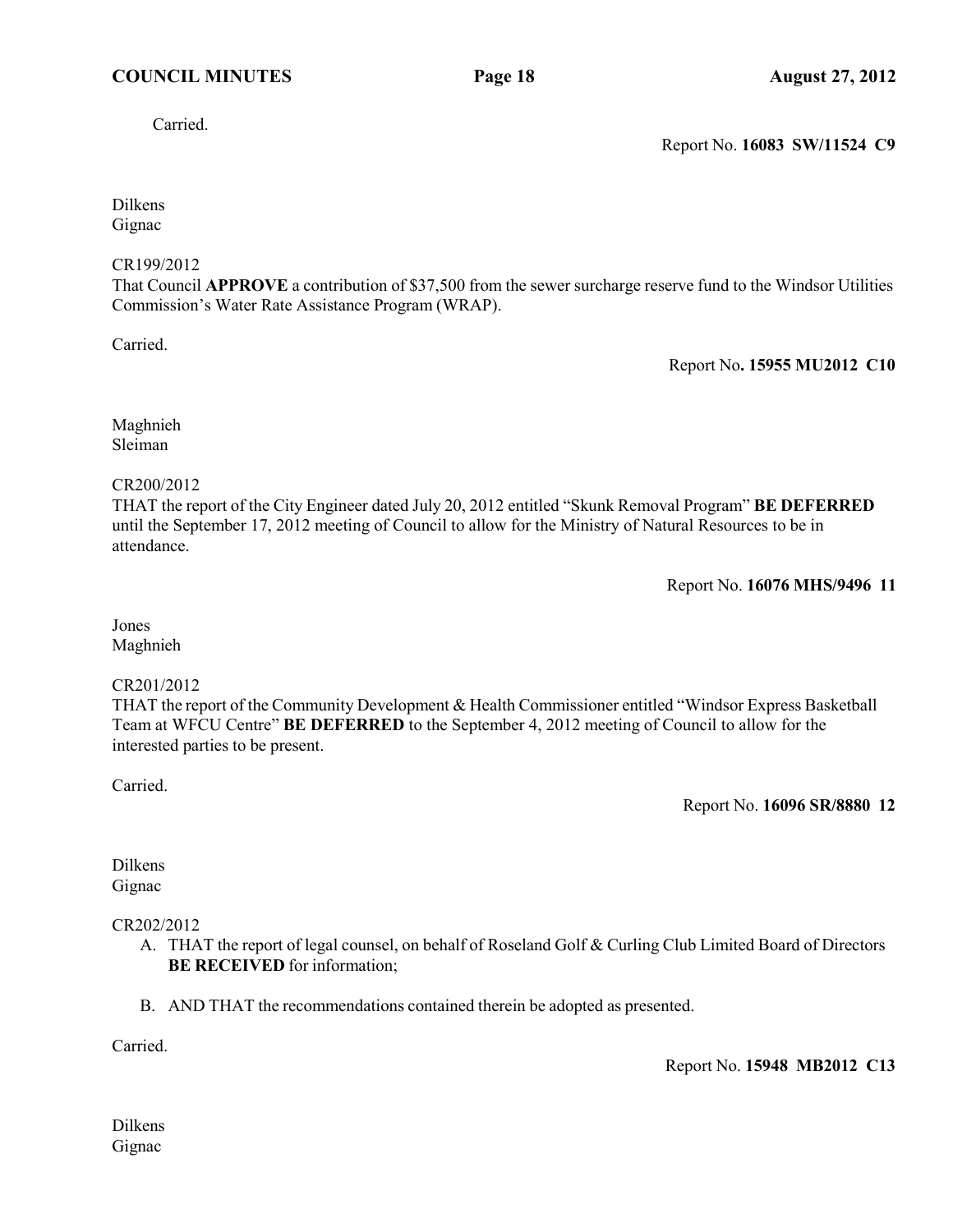### CR203/2012

**THAT** City Council **AUTHORIZE** the Chief Administrative Officer and City Clerk to sign an agreement acknowledging the Ontario Lottery and Gaming Corporation's transitional funding schedule and terms outlined in OLG's April 17, 2012 correspondence as a consequence of the termination of the Prescribed Lottery Scheme, said agreement to be satisfactory in form and content to the City Solicitor and in financial content to the City Treasurer.

Carried.

Report No. **16097 MB/10895 C14**

Marra Valentinis

### CR204/2012

- A. THAT the report of the City Solicitor regarding the transfer of lands to the University of Windsor **BE RECEIVED** for information;
- B. AND THAT **APPROVAL BE GIVEN** for the transfer of lands, and that the CAO and City Clerk **BE AUTHORIZED** to sign the necessary agreement and all ancillary documents to effect the transfer, in accordance with the following:

| a. | PURCHASER:           |    | University of Windsor, or such University related<br>legal entity as approved by the City Solicitor,                                                                                                                                                                                                                                                                                                                                                                                                                                                                                                                                                                                                                           |  |
|----|----------------------|----|--------------------------------------------------------------------------------------------------------------------------------------------------------------------------------------------------------------------------------------------------------------------------------------------------------------------------------------------------------------------------------------------------------------------------------------------------------------------------------------------------------------------------------------------------------------------------------------------------------------------------------------------------------------------------------------------------------------------------------|--|
| b. | PROPERTIES:          | 1. | Property commonly known as the<br>Armouries;<br>2.<br>Property commonly known as the<br>Former Greyhound Bus Depot; and<br>Property commonly known as the Chatham Street<br>3.<br>Parkette;                                                                                                                                                                                                                                                                                                                                                                                                                                                                                                                                    |  |
| c. | <b>SALE PRICE:</b>   |    | \$2.00, plus HST as applicable;                                                                                                                                                                                                                                                                                                                                                                                                                                                                                                                                                                                                                                                                                                |  |
| d. | <b>CLOSING DATE:</b> |    | as may be mutually agreed between the<br>Purchaser and the City Solicitor, or designate                                                                                                                                                                                                                                                                                                                                                                                                                                                                                                                                                                                                                                        |  |
| e. | <b>CONDITIONS:</b>   | 1. | Satisfaction of any needs or requirements of<br>the Windsor-Detroit Tunnel, which is located below and<br>in close proximity to the Properties;<br>2.<br>Any City, Windsor-Detroit Tunnel Corporation, or other<br>Third Party Utilities are granted easements, as required;<br>3.<br>City requirements are satisfied, including but not limited<br>to zoning, servicing, heritage, and site plan criteria;<br>Any encroachments onto City lands or right of ways<br>4.<br>(from buildings, use, or otherwise) be satisfactory to<br>Administration, and necessary agreements be entered<br>into;<br>5.<br>University accept the property "As Is" and that the City<br>will provide no representations or warranties as to the |  |

will provide no representations or warranties as to the quality of the land or its fitness for use; and further that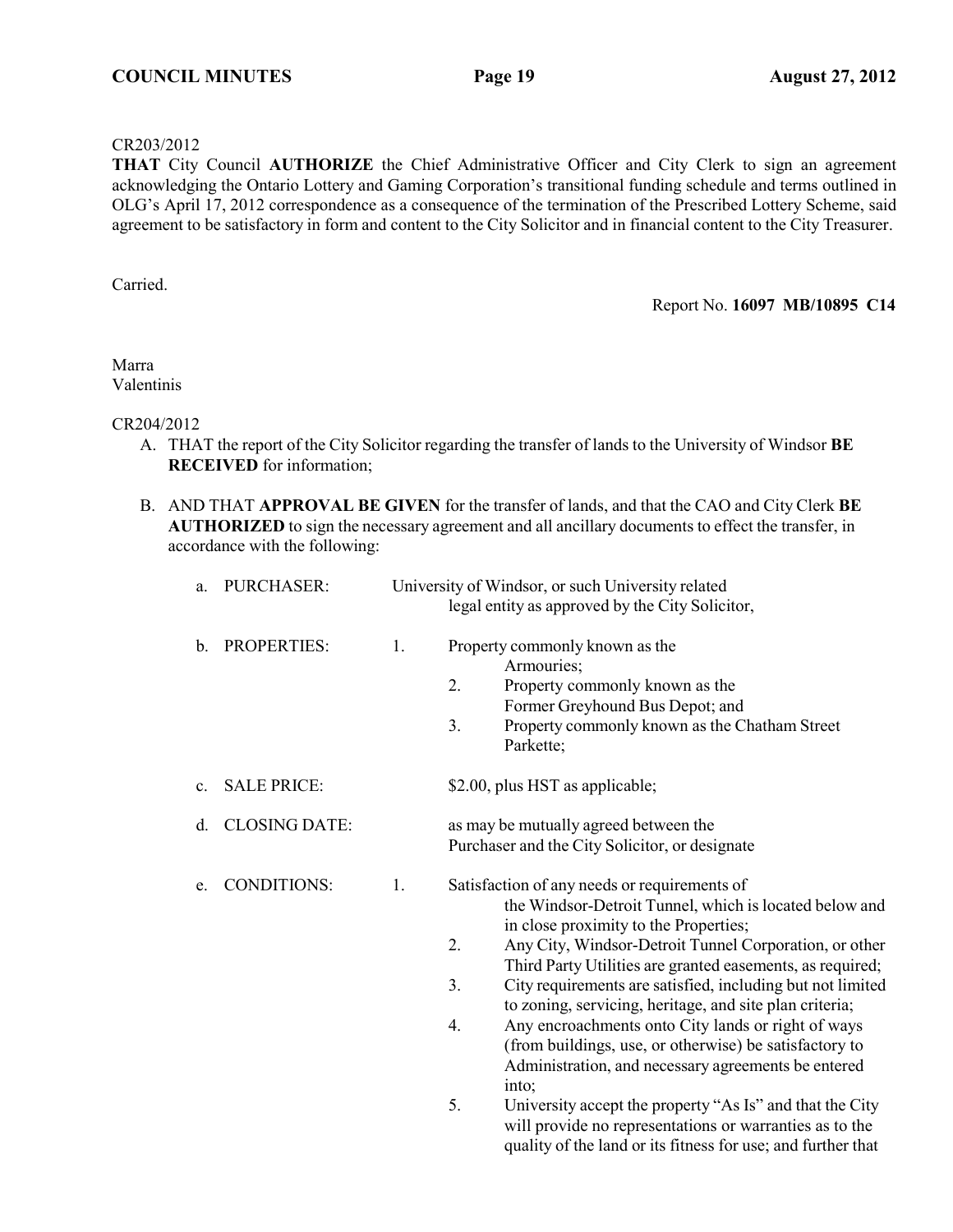any and all due diligence be completed by the University at the University's sole cost;

- 6. In conjunction with this transfer the City will provide Fibre Optic connectivity to the Properties as well as the former Windsor Star property; the terms of which will be included in the agreement for the transfer of lands and will be done at full cost to the University.
- C. AND THAT the provisions of bylaw 247-2007 (being the bylaw for the acquisition and disposition of land) **BE WAIVED** with respect to the transaction, including but not limited to:
	- a. Published notice
	- b. Current & Multiple Appraisals
	- c. Sold at market value
	- d. Listed on MLS, unless (a) non-viable property, in which case it may be sold directly to the abutting property owner at a cost-recovery basis; or (b) land sale to governmental or quasi- governmental agencies; or (c) as directed by Council
	- e. Marketed for minimum of 10 days
	- f. Minimum deposit of \$1,000.00
	- g. Environmental audit obtained
- D. AND THAT, pursuant to the *Planning Act*, any money received on the sale of land designated as parkland, less any amount spent by the municipality out of its general funds in respect of the land, be paid into the Parkland Acquisition Reserve Account and spent only for the acquisition of land to be used for park or other public recreational purposes, including the erection, improvement or repair of buildings and the acquisition of machinery for park or other public recreational purposes.
- E. AND THAT the transaction **BE COMPLETED** electronically, for the property where it is available, pursuant to By-Law 366-2003 and that the Chief Administrative Officer and the City Clerk **BE AUTHORIZED** to execute all documents necessary to complete the transaction in accordance with the terms of the agreement and this approval, and that the City Solicitor, or designate, **BE AUTHORIZED** to sign any documents standard to a real estate transaction; and
- F. That Administration **BE DIRECTED** to report back to Council outlining the expected timing and triggering milestones relative to the individual payments which in total will amount to the \$10 million previously approved by Council as part of the capital budget.

Carried.

Report No. **16092 APM/11261 15**

Dilkens Hatfield

CR205/2012

- 1. THAT the report on the status of the Airport Service Hangar Project **BE RECEIVED** for information, and
- 2. THAT Council **AUTHORIZE** the MRO Executive Committee to approve required expenditures up to a maximum of \$346,187 from the building contingency and a maximum of \$226,241 from the site services budget of the Airport Service Hangar Project. THAT the following purchasing protocol **BE APPROVED** with respect to the procurement of remaining works for the facility: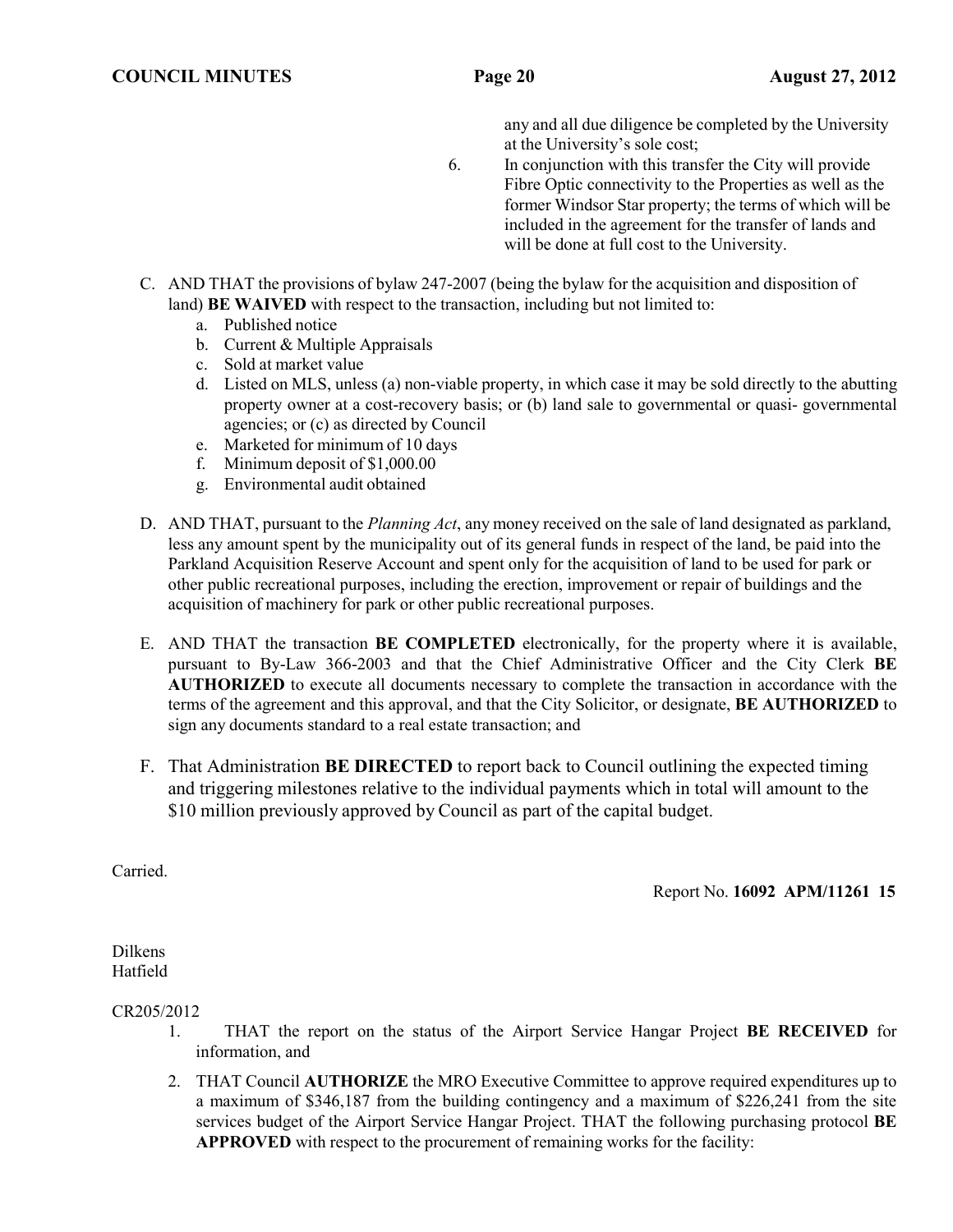$\equiv$ 

- 1. All works with respect to the facility and falling within the scope of the remaining building contingency of \$346,187, being the total remaining contingency plus the security allowance, will be addressed as follows:
	- a. Subject to clause 1(d) herein, for each contract related to the works and valued at less than \$50,000 exclusive of taxes, the Service Provider shall prepare all specifications and must obtain at least three (3) written quotes and shall recommend the quote which is lowest in price while meeting all specifications of the related request for quotations;
	- b. Subject to clause 1(d) herein, for each contract related to the works and valued over \$50,000 exclusive of taxes, the Service Provider shall prepare all specifications and shall register a Request for Quote, in a form satisfactory to the Manager of Purchasing & Risk Management or designate, with the Windsor Construction Association and shall recommend the quote which is lowest in price while meeting all specifications of the related request for quotations;
	- c. The recommended quotation and the related scope of work shall be reviewed and approved by the MRO Executive Committee
	- d. The City of Windsor and/or YQG and/or the MRO Executive Committee shall retain the following rights with respect to the works:
		- i. The right to be present at the opening of all quotes received in relation to all contracts let with respect to the Works;
		- ii. The right to request and review all quotes received for all contracts let with respect to the Works;
		- iii. The right to perform, directly or indirectly, any portion of the Works it deems fit; and
		- iv. The right to require that any portion of the Works to be subject to a full request for tender process as set out in section 15 of the City's Purchasing By-law 400-2004. In this circumstance, the City shall be responsible for to conduct the tender.
- 3. THAT Council **DESIGNATE** the Maintenance, Repair and Overhaul facility, owned by the City of Windsor as a municipal capital facility for purposes of the municipality and to PERMIT exemption from taxation pursuant to section 110(6) of the *Municipal Act, 2001*; and that the City Solicitor **BE DIRECTED** to prepare the necessary bylaw; and the CAO and City Clerk **BE AUTHORIZED** to sign the necessary related documents and agreement, to be in form satisfactory to the City Solicitor and financial content to the City Treasurer.

Carried.

Councillor Marra was absent when the vote was taken on this matter.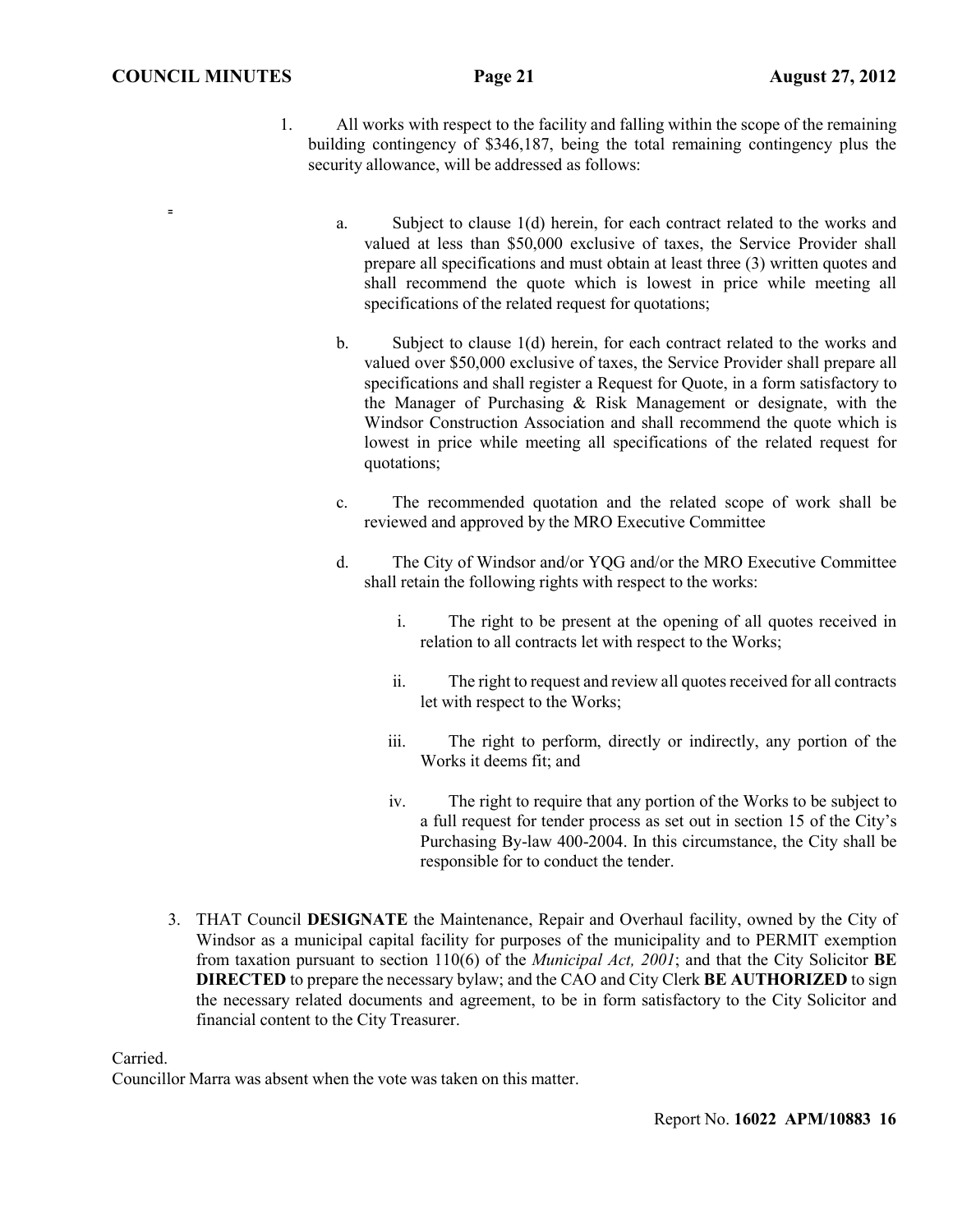# **STANDING COMMITTEE RESOLUTIONS**

Moved by Councillor Jones, seconded by Councillor Maghnieh,

**M391-2012** That **Report No. 103 of the Social Development, Health & Culture Standing Committee** of its meeting held August 8, 2012 regarding "Social Enterprise in Action" **BE ADOPTED** as presented. Carried.

Report Number 16058 SS2012

Moved by Councillor Jones, seconded by Councillor Maghnieh,

**M392-2012** That **Report No. 105 of the Social Development, Health & Culture Standing Committee** of its meeting held August 8, 2012 regarding "Request for funds for a Community Kitchen – Unemployed Help Centre" **BE ADOPTED** as presented.

Carried.

Report Number 16059 SS2012

Moved by Councillor Jones, seconded by Councillor Maghnieh,

**M393-2012** That **Report No. 106 of the Social Development, Health & Culture Standing Committee** of its meeting held August 8, 2012 regarding "Minutes of the Seniors Advisory Committee of its meeting held June 6, 2012" **BE ADOPTED** as presented.

Carried.

Carried. MB2012

Moved by Councillor Jones, seconded by Councillor Maghnieh,

**M394-2012** That **Report No. 107 of the Social Development, Health & Culture Standing Committee** of its meeting held August 8, 2012 regarding "Minutes of the Windsor Accessibility Advisory Committee of its meeting held June 14, 2012" **BE ADOPTED** as presented. Carried.

Moved by Councillor Jones, seconded by Councillor Maghnieh,

**M395-2012** That **Report No. 108 of the Social Development, Health & Culture Standing Committee** of its meeting held August 8, 2012 regarding "Report No. 82 of the Board of Directors, Willistead Manor Inc. (Willistead Manor Endowment Fund)" **BE ADOPTED** as presented.

Carried.

Carried. MB2012

Carried. MB2012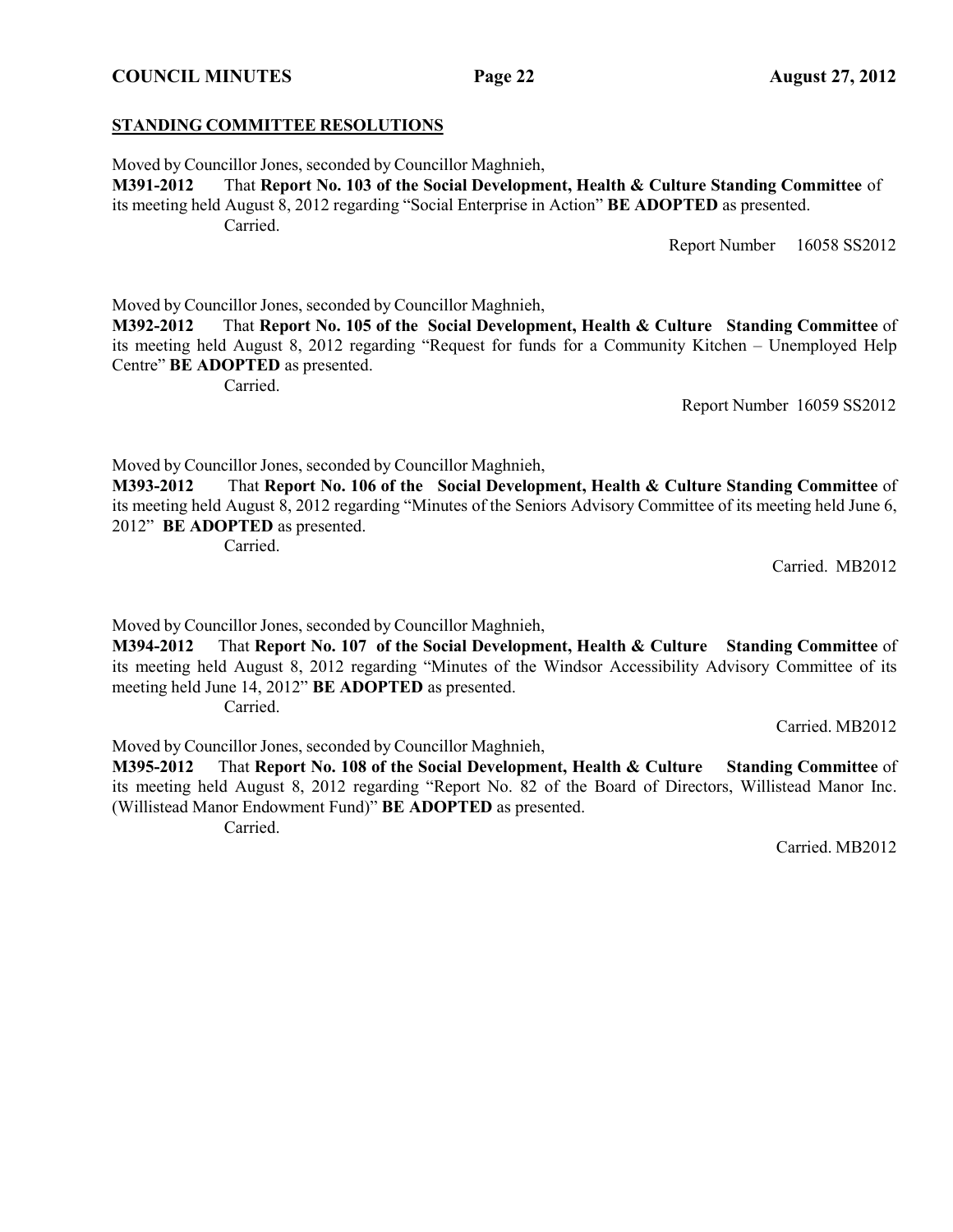**Adopted by Council at its meeting held August 27, 2012 [M383-2012]** VC/bm

# **SPECIAL MEETING OF COUNCIL – IN CAMERA August 27, 2012**

## **Meeting called to order at: 4:00 p.m.**

# **Members in Attendance:**

Mayor E. Francis Councillor D. Dilkens Councillor R. Jones Councillor A. Halberstadt Councillor F. Valentinis Councillor B. Marra (arrives at 4:23 p.m.) Councillor P. Hatfield Councillor J. Gignac Councillor A. Maghnieh (arrives at 4:15 p.m.) Councillor H. Payne Councillor E. Sleiman

## **Also in attendance:**

| H. Reidel, Chief Administrative Officer                                              |
|--------------------------------------------------------------------------------------|
| R. Warsh, Community Development and Health Commissioner and                          |
| Corporate Leader Social Development, Health, Recreation and Culture                  |
| M. Palanacki, Acting City Engineer and Corporate Leader Environmental Protection and |
| Transportation                                                                       |
| G. Wilkki, City Solicitor and Corporate Leader Economic Development and              |
| Public Safety                                                                        |
| V. Critchley, City Clerk/Licence Commissioner and Corporate Leader Public            |
| <b>Engagement and Human Resources</b>                                                |
| O. Colucci, Chief Financial Officer/City Treasurer and Corporate Leader Finance      |
| and Technology                                                                       |
| N. Coleman, Mayor's Chief of Staff (arrives at 4:08 p.m.)                            |
| P. Brode, Senior Legal Counsel (Items 1, 2 and 4)                                    |
|                                                                                      |

J. Guthrie, Deputy Treasurer, Taxation and Financial Projects (Items 5 and 6)

**Verbal Motion is presented by Councillor Dilkens, seconded by Councillor Jones, to move in Camera for discussion of the following item(s), adding Item 7, being an incamera council question from Councillor Dilkens with respect to a property matter.**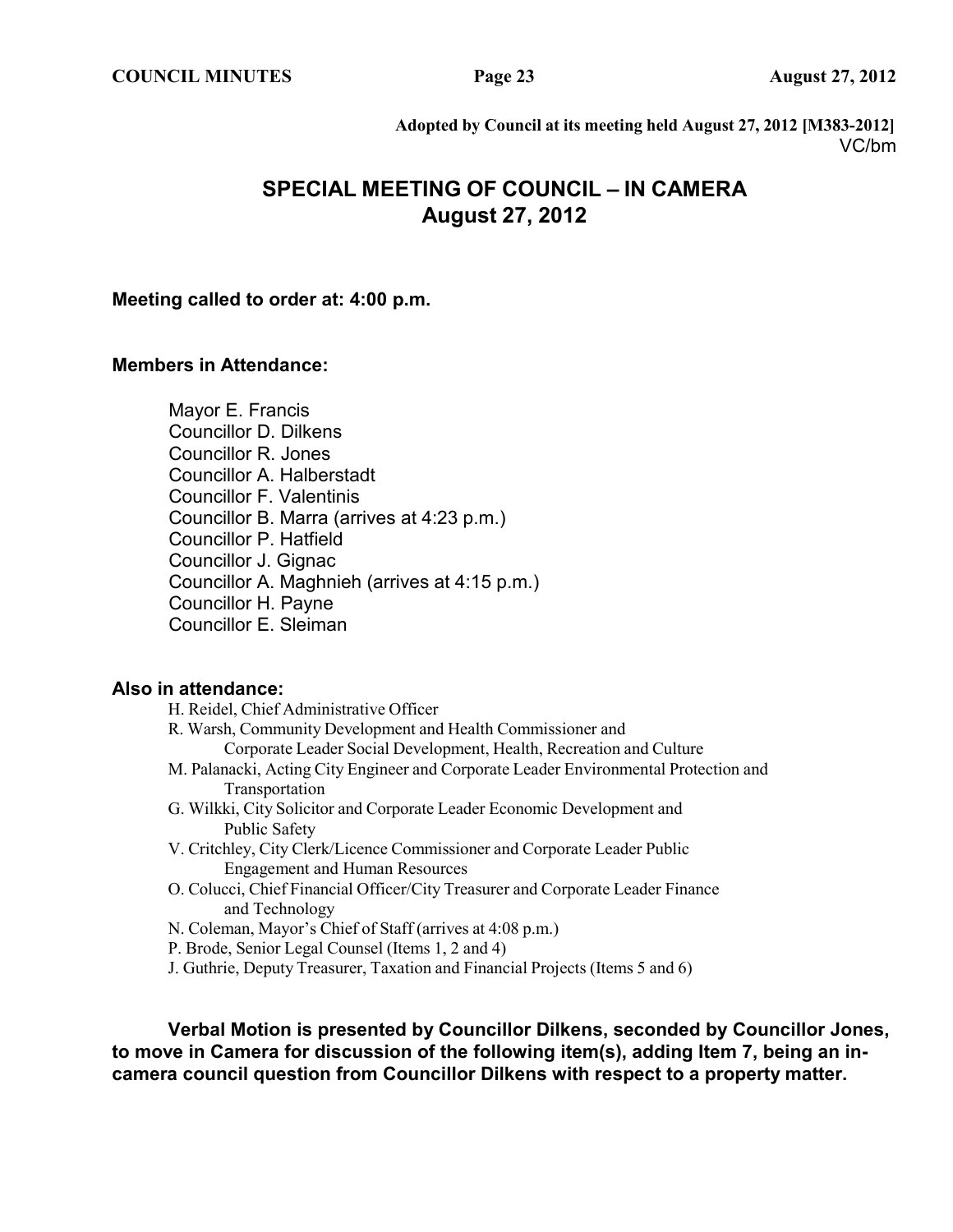| Item No. | <b>Subject</b>                         | Section – Pursuant to            |
|----------|----------------------------------------|----------------------------------|
|          |                                        | Municipal Act,<br><b>2001,as</b> |
|          |                                        | amended                          |
| 1.       | Legal matter – claim                   | 239(2)(e)                        |
| 2.       | Legal matter – litigation              | 239(2)(e)                        |
| 3.       | Legal matter – litigation – claim      | 239(2)(e)(f)                     |
| 4.       | Legal matter - litigation - decision   | 239(2)(e)                        |
| 5.       | Legal matter $-$ litigation $-$ appeal | 239(2)(e)                        |
|          | settlement                             |                                  |
| 6.       | Legal matter – litigation – appeal     | 239(2)(e)                        |
|          | settlement                             |                                  |
| 7.       | Property matter - in-camera Council    | 239(2)(a)(c)                     |
|          | questions - ADDED                      |                                  |

# **Motion Carried.**

# **Declarations of Pecuniary Interest:**

Mayor Francis declares an interest and abstains from voting on Item 1 as his brother works for a competitor company.

Councillor Valentinis declares an interest and abstains from voting on Item 4 as he owns property in the subject area.

**Discussion on the items of business. (Items 2, 3, 4, 5, 6 and 1)**

**Verbal Motion is presented by Councillor Jones, seconded by Councillor Valentinis,**

**to move back into public session. Motion Carried.**

**Moved by Councillor Dilkens, seconded by Councillor Jones, THAT the Clerk BE DIRECTED to transmit the recommendation(s) contained in the report(s) discussed at the In-Camera Council Meeting held August 27, 2012 directly to Council for consideration at the next Regular Meeting.**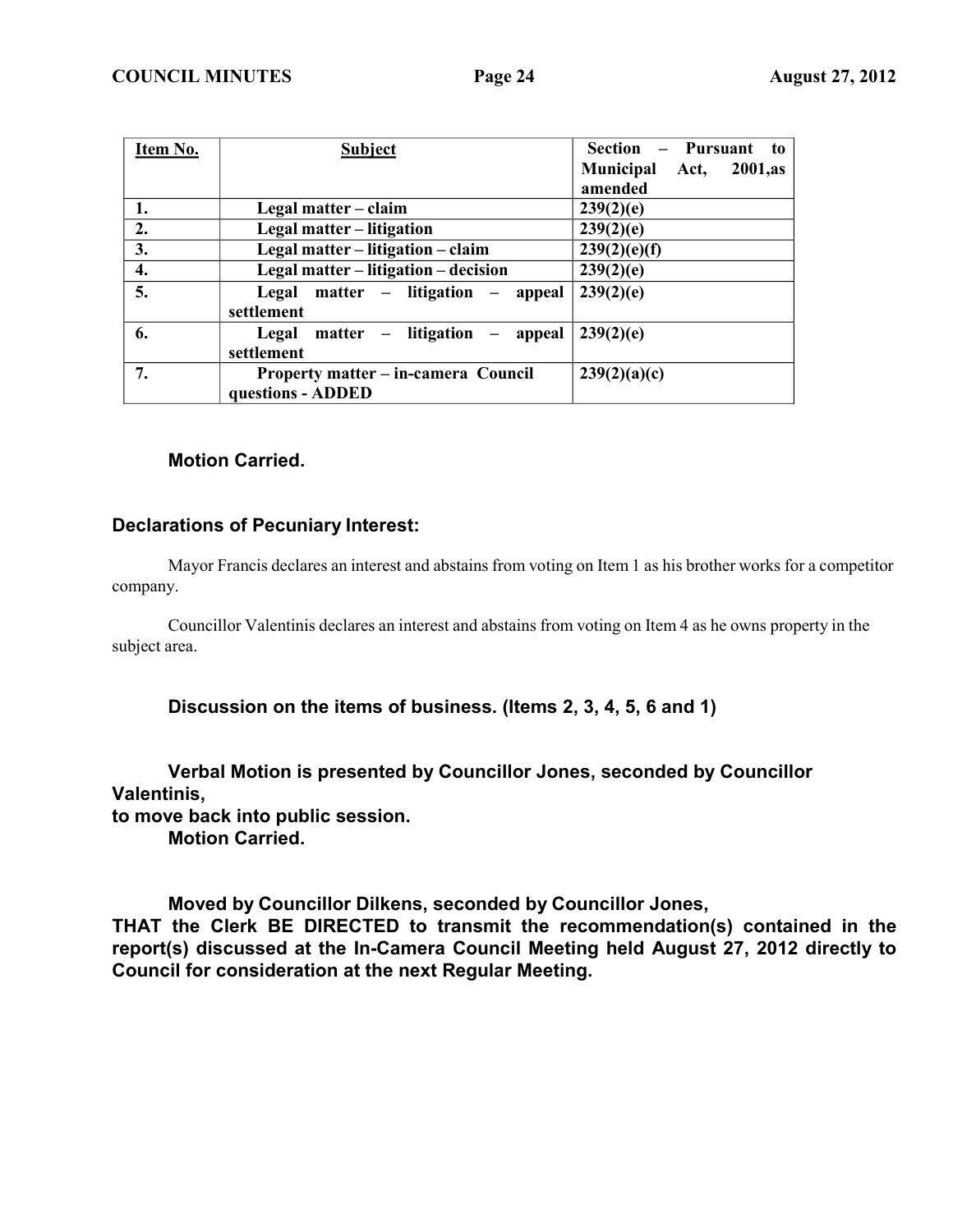1. That the recommendation contained in the in-camera report from Senior Legal Counsel, City Solicitor and Corporate Leader Economic Development and Public Safety, Chief Financial Officer/City Treasurer and Corporate Leader Finance and Technology and City Engineer and Corporate Leader Environmental Protection and Transportation respecting a legal matter - claim **BE APPROVED**.

# **Mayor Francis declares an interest and abstains from voting on this item.**

2. That the recommendation contained in the in-camera report from Senior Legal Counsel, City Solicitor and Corporate Leader Economic Development and Public Safety and Chief Financial Officer/City Treasurer and Corporate Leader Finance and Technology respecting a legal matter - litigation **BE APPROVED**.

# **Councillors Marra and Maghnieh are absent for the vote on this item.**

3. That the recommendation contained in the in-camera report from Senior Legal Counsel, City Solicitor and Corporate Leader Economic Development and Public Safety and Chief Financial Officer/City Treasurer and Corporate Leader Finance and Technology respecting a legal matter – litigation - claim **BE APPROVED**.

# **Councillors Marra and Maghnieh are absent for the vote on this item.**

4. That the recommendation contained in the in-camera report from Senior Legal Counsel, City Solicitor and Corporate Leader Economic Development and Public Safety and Chief Financial Officer/City Treasurer and Corporate Leader Finance and Technology respecting a legal matter – litigation - decision **BE APPROVED**.

# **Councillors Marra and Maghnieh are absent for the vote on this item. Councillor Valentinis declares an interest and abstains from voting on this item.**

5. That the recommendation contained in the in-camera report from the Deputy Treasurer, Taxation and Financial Projects, Chief Financial Officer/City Treasurer and Corporate Leader Finance and Technology and City Solicitor and Corporate Leader Economic Development and Public Safety respecting a legal matter – litigation – appeal settlement **BE APPROVED**.

# **Councillors Marra and Maghnieh are absent for the vote on this item.**

6. That the recommendation contained in the in-camera report from the Deputy Treasurer, Taxation and Financial Projects and Chief Financial Officer/City Treasurer and Corporate Leader Finance and Technology respecting a legal matter – litigation – appeal settlement **BE APPROVED**.

# **Councillors Marra and Maghnieh are absent for the vote on this item.**

7. That Administration **BE DIRECTED** to report back to Council regarding the in-camera council question posed by Councillor Dilkens regarding a property matter.

# **Councillors Marra and Maghnieh are absent for the vote on this item.**

# **Motion Carried.**

**Moved by Councillor Dilkens, seconded by Councillor Gignac, That the special meeting of council held August 27, 2012 BE ADJOURNED. (Time: 4:27 p.m.)**

**Motion Carried.**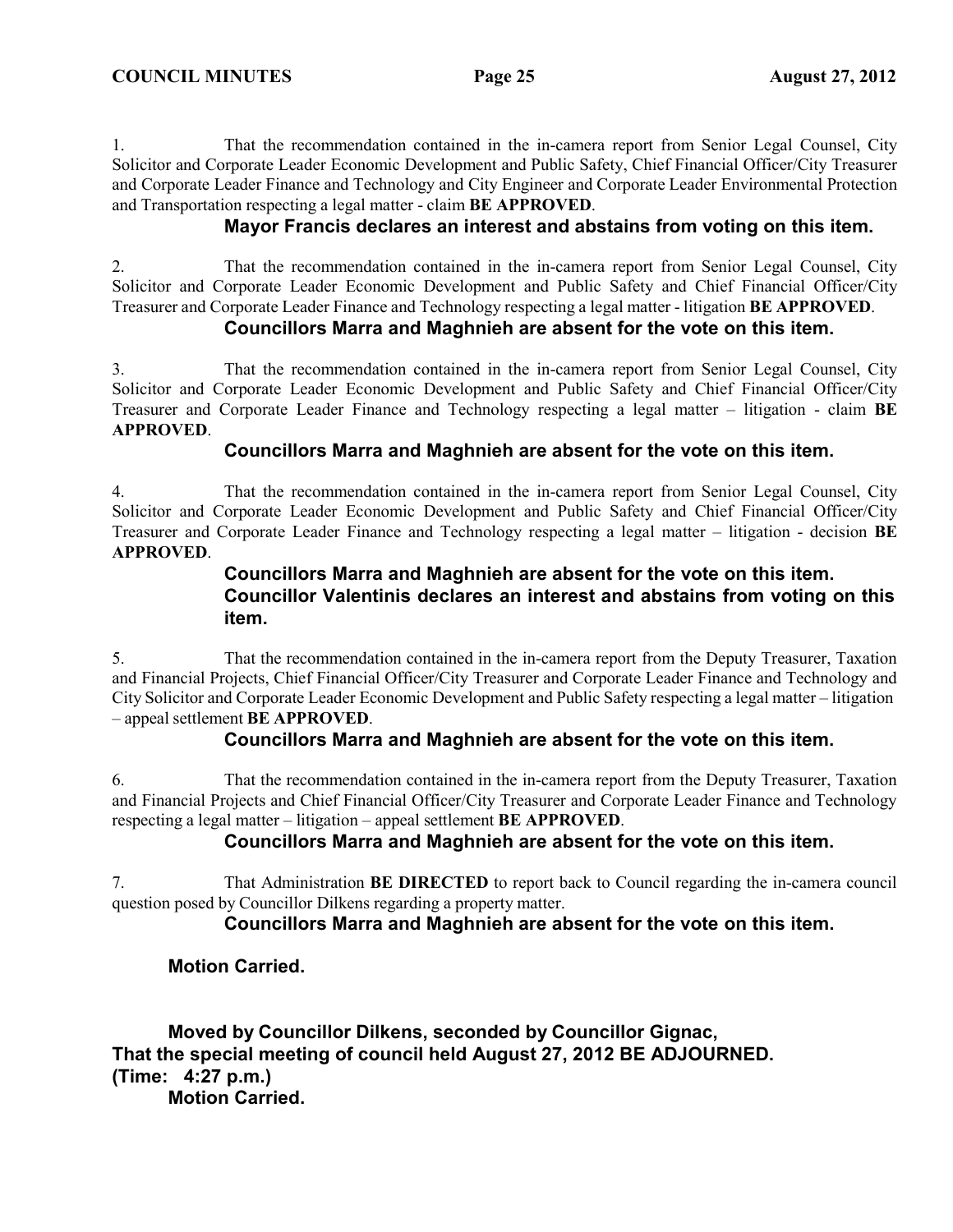**Adopted AS AMENDED by Council at its meeting held August 27, 2012 [M382-2012] AC/** Windsor, Ontario, August 27, 2012

# **REPORT NO. 102** of the **SOCIAL DEVELOPMENT, HEALTH & CULTURE STANDING COMMITTEE** of its meeting held August 8, 2012

# **Present: Councillor Ed Sleiman, Vice Chair Councillor Percy Hatfield Councillor Hilary Payne Councillor Alan Halberstadt**

**Regrets: Councillor Ron Jones**

That the following recommendation of the Social Development, Health and Culture Standing Committee **BE APPROVED** as follows**:**

Moved by Councillor Halberstadt, seconded by Councillor Hatfield,

**THAT** the administrative report authored by the Community Development & Health Commissioner dated July 18, 2012 entitled "Child Care Update (Fee Subsidy Wait List, Provincial Discussion Paper and Additional Provincial Funding)" **BE RECEIVED** for information, and

**THAT** the presentation by the Executive Director of Housing and Children's Services entitled "Modernizing Child Care in Ontario" **BE RECEIVED** for information. Carried.

LIVELINK #16055, SSC/6751

*Clerk's Note:* The report authored by the Community Development & Health Commissioner dated July 18, 2012 entitled "Child Care Update (Fee Subsidy Wait List, Provincial Discussion Paper and Additional Provincial Funding)" along with the PowerPoint presentation entitled "Modernizing Child Care in Ontario" are *attached* as background information.

VICE CHAIRPERSON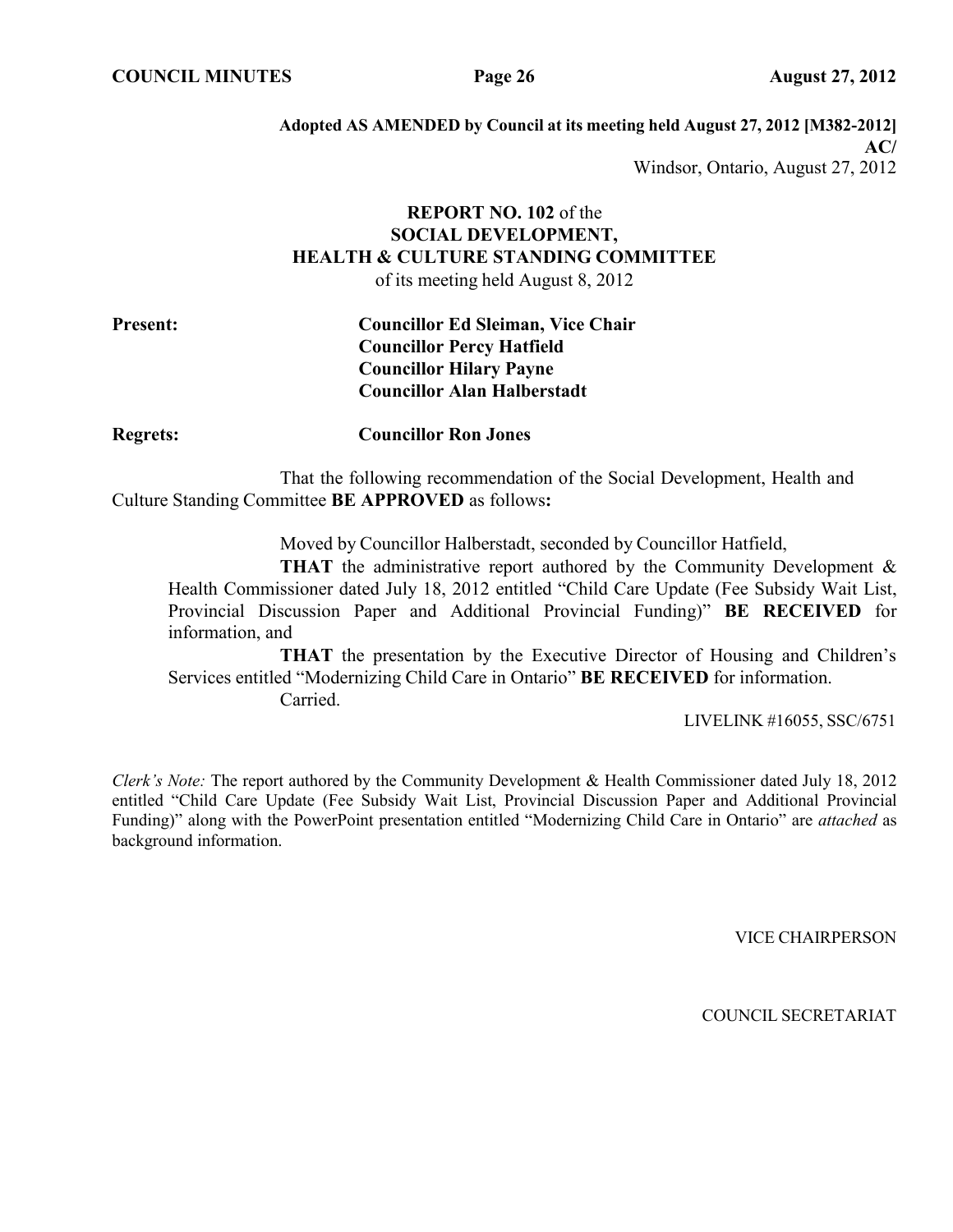**COUNCIL MINUTES Page 27 August 27, 2012**

**Adopted by Council at its meeting held August 27, 2012 [M391-2012] AC/** Windsor, Ontario, August 27, 2012

# **REPORT NO. 103** of the **SOCIAL DEVELOPMENT, HEALTH & CULTURE STANDING COMMITTEE** of its meeting held August 8, 2012

# **Present: Councillor Ed Sleiman, Vice Chair Councillor Percy Hatfield Councillor Hilary Payne Councillor Alan Halberstadt**

**Regrets: Councillor Ron Jones**

That the following recommendation of the Social Development, Health and Culture Standing Committee **BE APPROVED** as follows**:**

> Moved by Councillor Hatfield, seconded by Councillor Halberstadt, **THAT** the City of Windsor Social Enterprise Model **BE APPROVED**. Carried.

> > LIVELINK #16058, SS2012

*Clerk's Note:* The report authored by the Community Development & Health Commissioner dated July 16, 2012 entitled "Social Enterprise in Action" is *attached* as background information.

VICE CHAIRPERSON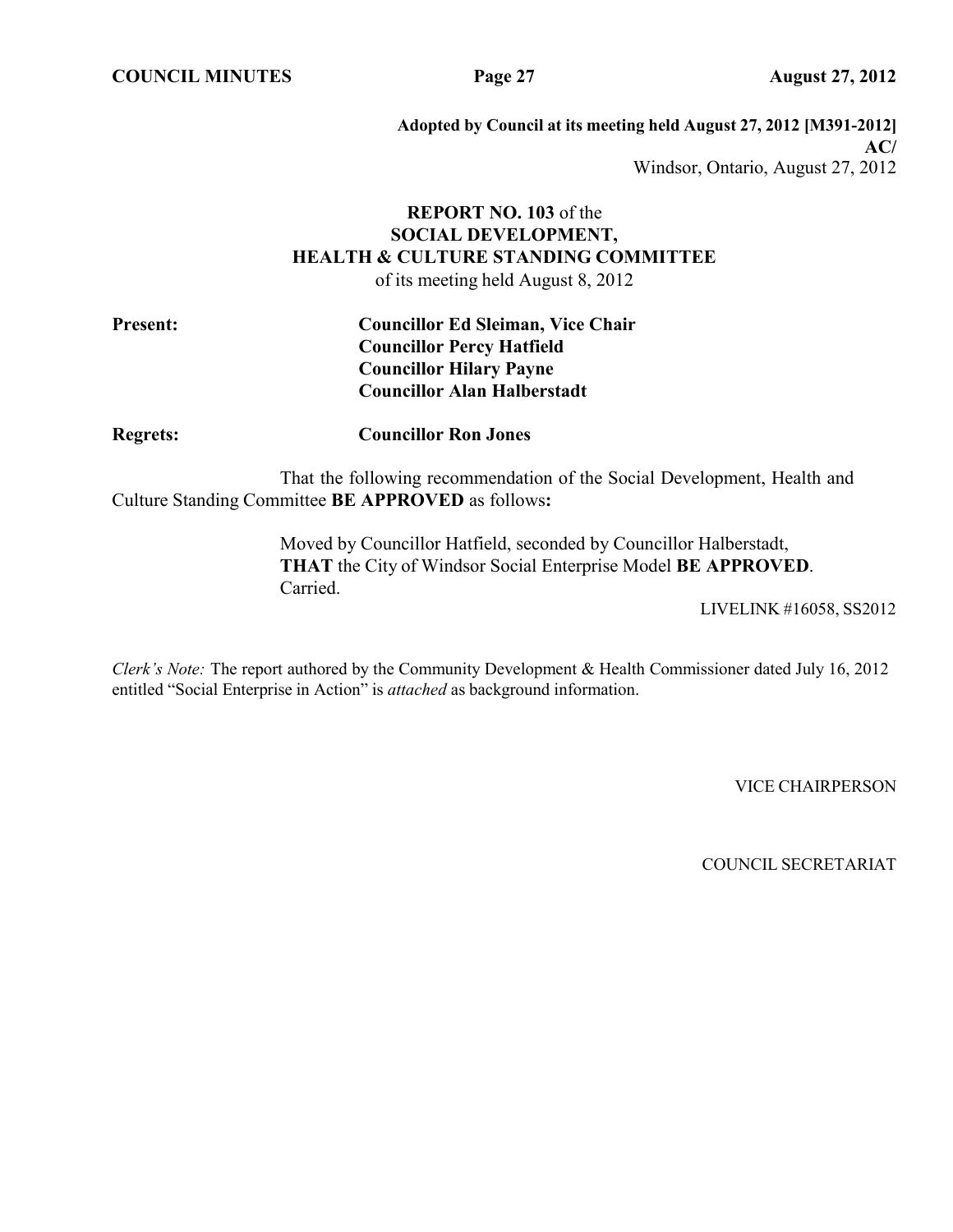**COUNCIL MINUTES Page 28 August 27, 2012**

**Adopted by Council at its meeting held August 27, 2012 [M381-2012] AC/** Windsor, Ontario, August 27, 2012

# **REPORT NO. 104** of the **SOCIAL DEVELOPMENT, HEALTH & CULTURE STANDING COMMITTEE** of its meeting held August 8, 2012

# **Present: Councillor Ed Sleiman, Vice Chair Councillor Percy Hatfield Councillor Hilary Payne Councillor Alan Halberstadt**

**Regrets: Councillor Ron Jones**

That the following recommendation of the Social Development, Health and Culture Standing Committee **BE APPROVED** as follows**:**

Moved by Councillor Halberstadt, seconded by Councillor Hatfield, **THAT** City Council **RECEIVE** information about the impacts of the 2012 Provincial Budget to services delivered in the Community Development and Health Services Department – specifically in the areas of Employment and Social Services and Housing. Carried.

LIVELINK #16060, SS2012

*Clerk's Note:* The report authored by the Community Development & Health Commissioner dated July 20, 2012 entitled "Implications of the 2012 Provincial Budget on Services in the Community Development and Health Services Department" is *attached* as background information.

VICE CHAIRPERSON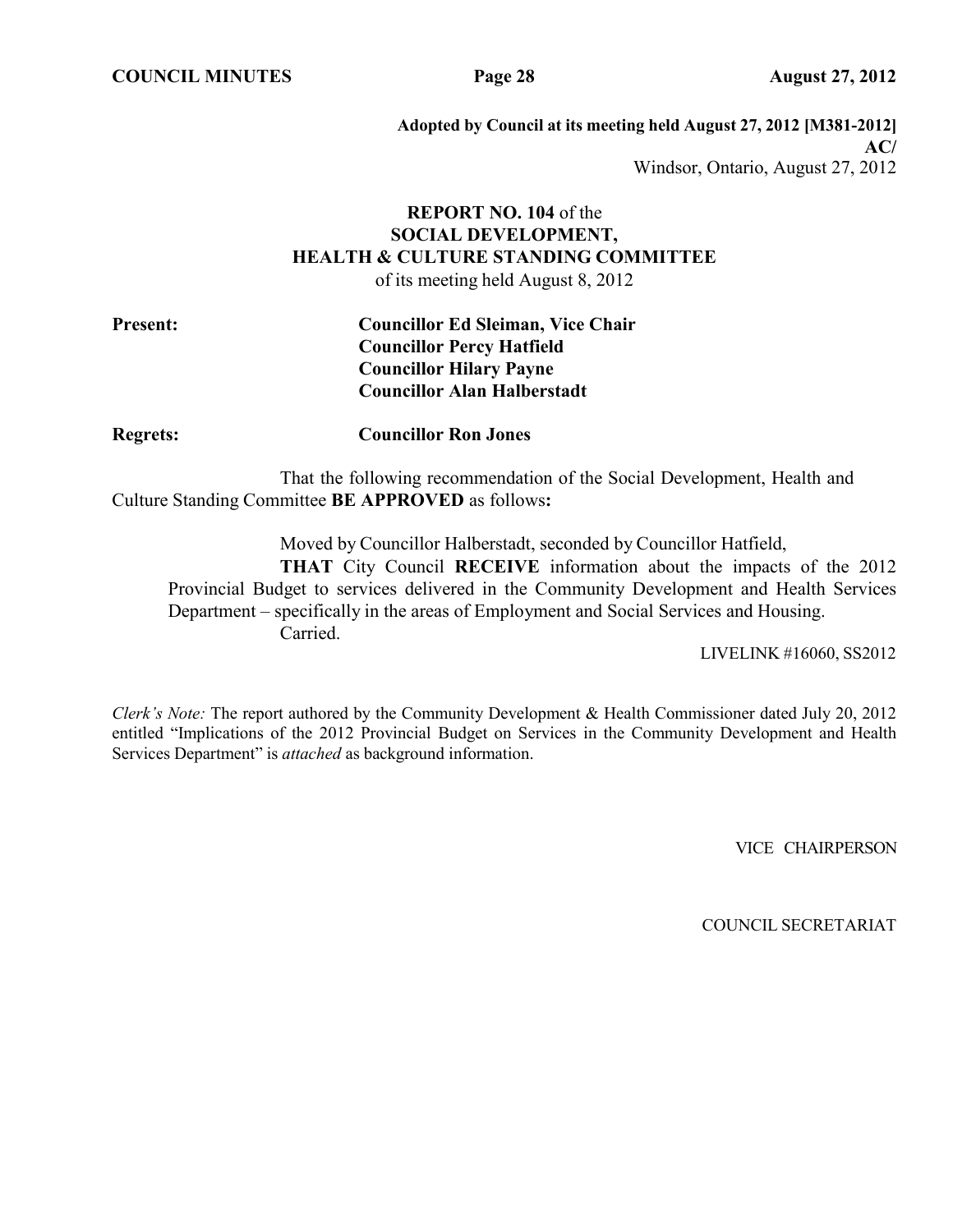**COUNCIL MINUTES Page 29 August 27, 2012**

**Adopted by Council at its meeting held August 27, 2012 [M392-2012] AC/** Windsor, Ontario, August 27, 2012

# **REPORT NO. 105** of the **SOCIAL DEVELOPMENT, HEALTH & CULTURE STANDING COMMITTEE** of its meeting held August 8, 2012

# **Present: Councillor Ed Sleiman, Vice Chair Councillor Percy Hatfield Councillor Hilary Payne Councillor Alan Halberstadt**

**Regrets: Councillor Ron Jones**

That the following recommendation of the Social Development, Health and Culture Standing Committee **BE APPROVED** as follows**:**

Moved by Councillor Payne, seconded by Councillor Hatfield,

**THAT** City Council **APPROVE** the one time only allocation of \$60,000 of fiscal surplus funding from the Pathway to Potential funding to support the development of a community kitchen at the Unemployed Help Centre; and further

**THAT** the Community Development and Health Commissioner be **AUTHORIZED** to enter into an agreement with the Unemployed Help Centre in the amount of \$60,000 satisfactory in form to the City Solicitor, in technical content to the Executive Director of Housing and Children's Services and financial content to the City Treasurer.

Carried.

LIVELINK #16059, SS2012

*Clerk's Note:* The report authored by the Community Development & Health Commissioner dated July 12, 2012 entitled "Request for funds for a Community Kitchen – Unemployed Help Centre" is *attached* as background information.

VICE CHAIRPERSON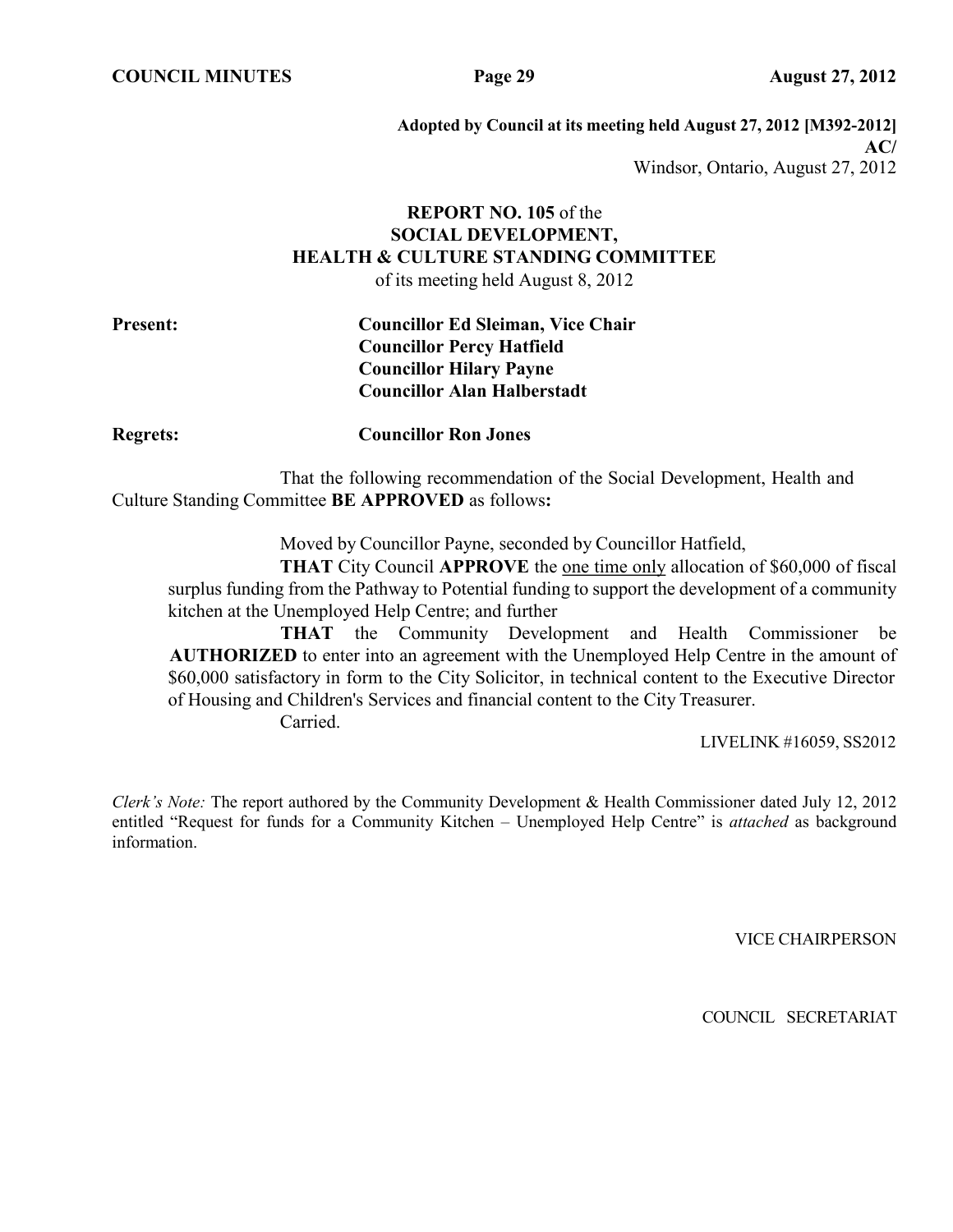**COUNCIL MINUTES Page 30 August 27, 2012**

**Adopted by Council at its meeting held August 27, 2012 [M393-2012] AC/** Windsor, Ontario, August 27, 2012

# **REPORT NO. 106** of the **SOCIAL DEVELOPMENT, HEALTH & CULTURE STANDING COMMITTEE** of its meeting held August 8, 2012

# **Present: Councillor Ed Sleiman, Vice Chair Councillor Percy Hatfield Councillor Hilary Payne Councillor Alan Halberstadt**

**Regrets: Councillor Ron Jones**

That the following recommendation of the Social Development, Health and Culture Standing Committee **BE APPROVED** as follows**:**

Moved by Councillor Halberstadt, seconded by Councillor Hatfield, **THAT** the minutes of the Seniors Advisory Committee meeting held June 6, 2012 **BE RECEIVED** for information. Carried.

*Clerk's Note:* The minutes of the Seniors Advisory Committee meeting held June 6, 2012 are *attached* as background information.

VICE CHAIRPERSON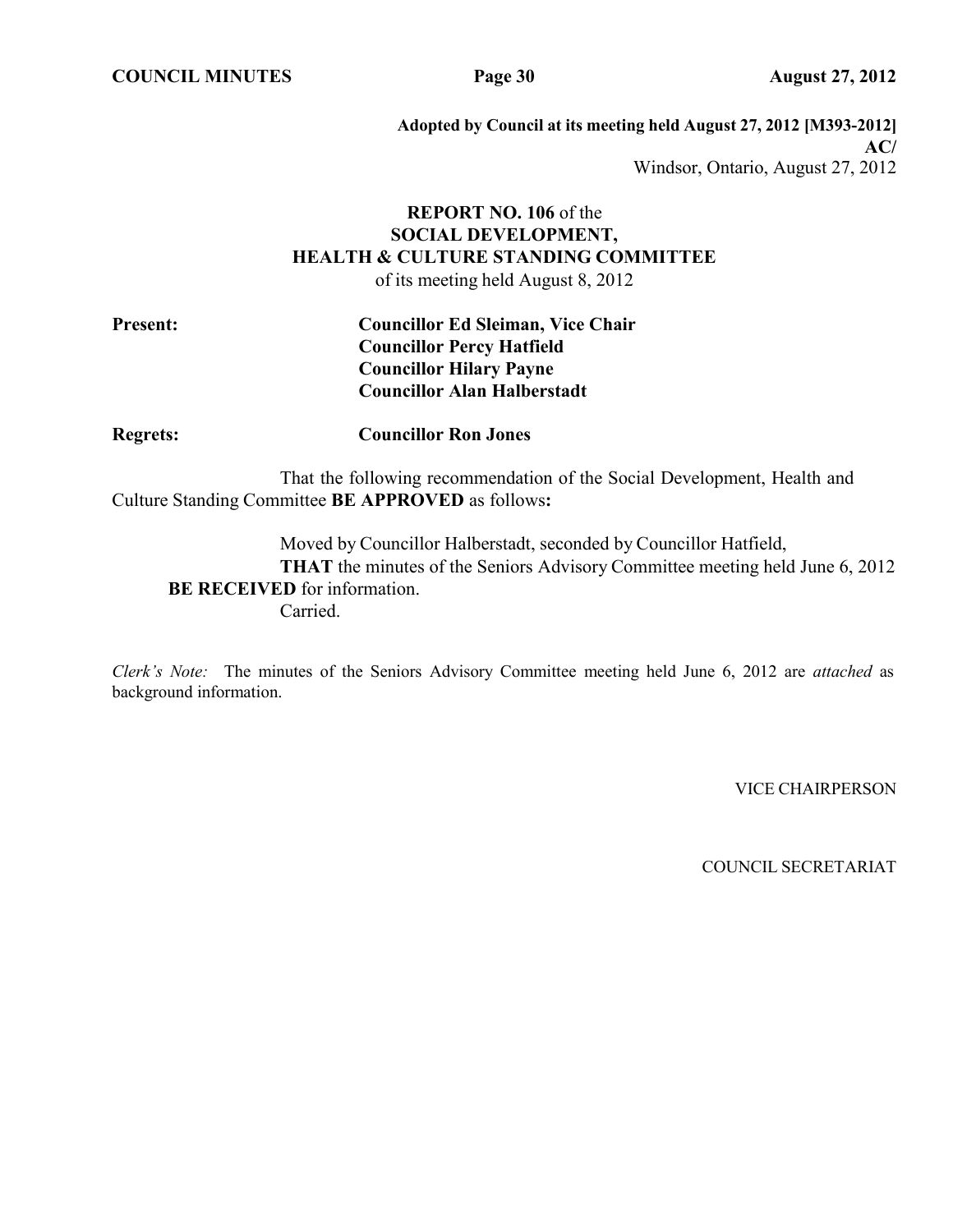**COUNCIL MINUTES Page 31 August 27, 2012**

**Adopted by Council at its meeting held August 27, 2012 [M394-2012] AC/** Windsor, Ontario, August 27, 2012

# **REPORT NO. 107** of the **SOCIAL DEVELOPMENT, HEALTH & CULTURE STANDING COMMITTEE** of its meeting held August 8, 2012

# **Present: Councillor Ed Sleiman, Vice Chair Councillor Percy Hatfield Councillor Hilary Payne Councillor Alan Halberstadt**

**Regrets: Councillor Ron Jones**

That the following recommendation of the Social Development, Health and Culture Standing Committee **BE APPROVED** as follows**:**

Moved by Councillor Halberstadt, seconded by Councillor Hatfield, **THAT** the minutes of the Windsor Accessibility Advisory Committee meeting held June 14, 2012 **BE RECEIVED** for information. Carried.

*Clerk's Note:* The minutes of the Windsor Accessibility Advisory Committee meeting held June 14, 2012 are *attached* as background information.

VICE CHAIRPERSON